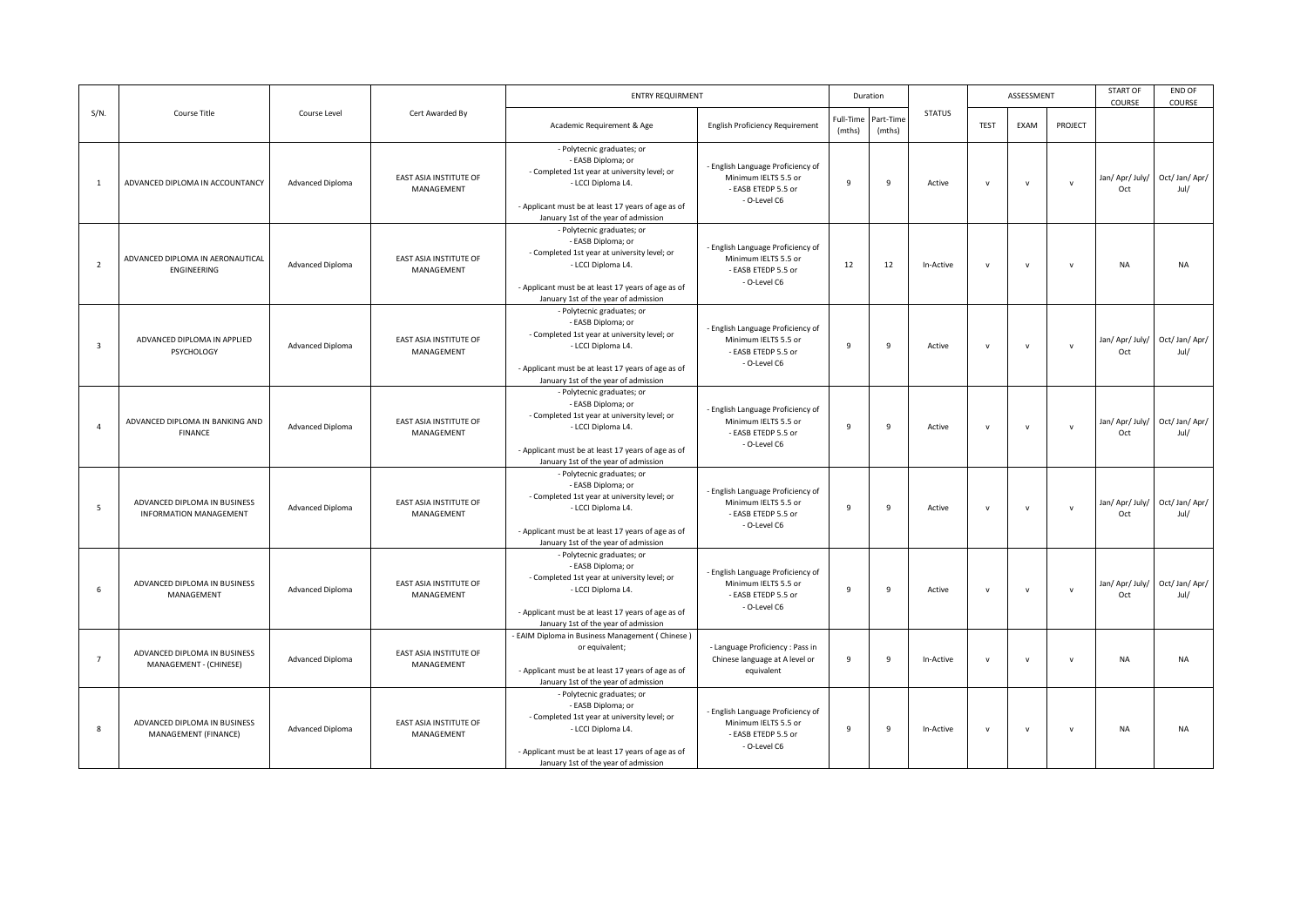| 9  | ADVANCED DIPLOMA IN BUSINESS<br>MANAGEMENT (HUMAN RESOURCE<br>MANAGEMENT)                | <b>Advanced Diploma</b> | EAST ASIA INSTITUTE OF<br>MANAGEMENT        | - Polytecnic graduates; or<br>- EASB Diploma; or<br>- Completed 1st year at university level; or<br>- LCCI Diploma L4.<br>- Applicant must be at least 17 years of age as of<br>January 1st of the year of admission | - English Language Proficiency of<br>Minimum IELTS 5.5 or<br>- EASB ETEDP 5.5 or<br>- O-Level C6 | $\overline{9}$ | 9              | In-Active | $\mathbf{v}$ | $\mathsf{v}$ | $\mathsf{v}$ | <b>NA</b>              | <b>NA</b>              |
|----|------------------------------------------------------------------------------------------|-------------------------|---------------------------------------------|----------------------------------------------------------------------------------------------------------------------------------------------------------------------------------------------------------------------|--------------------------------------------------------------------------------------------------|----------------|----------------|-----------|--------------|--------------|--------------|------------------------|------------------------|
| 10 | ADVANCED DIPLOMA IN BUSINESS<br>MANAGEMENT (INTERNATIONAL<br><b>BUSINESS MANAGEMENT)</b> | Advanced Diploma        | EAST ASIA INSTITUTE OF<br>MANAGEMENT        | - Polytecnic graduates; or<br>- EASB Diploma; or<br>- Completed 1st year at university level; or<br>- LCCI Diploma L4.<br>- Applicant must be at least 17 years of age as of<br>January 1st of the year of admission | - English Language Proficiency of<br>Minimum IELTS 5.5 or<br>- EASB ETEDP 5.5 or<br>- O-Level C6 | $\overline{9}$ | $\overline{9}$ | In-Active | v            | $\mathsf{v}$ | $\mathsf{v}$ | <b>NA</b>              | <b>NA</b>              |
| 11 | ADVANCED DIPLOMA IN BUSINESS<br>MANAGEMENT (MARKETING)                                   | Advanced Diploma        | EAST ASIA INSTITUTE OF<br>MANAGEMENT        | - Polytecnic graduates; or<br>- EASB Diploma; or<br>- Completed 1st year at university level; or<br>- LCCI Diploma L4.<br>- Applicant must be at least 17 years of age as of<br>January 1st of the year of admission | - English Language Proficiency of<br>Minimum IELTS 5.5 or<br>- EASB ETEDP 5.5 or<br>- O-Level C6 | $\mathbf{q}$   | $\overline{9}$ | In-Active | $\mathsf{v}$ | $\mathbf v$  | $\mathsf{v}$ | <b>NA</b>              | <b>NA</b>              |
| 12 | ADVANCED DIPLOMA IN BUSINESS<br>MANAGEMENT STUDIES (TEACH-OUT BY<br>MAY 2021)            | Advanced Diploma        | EAST ASIA INSTITUTE OF<br>MANAGEMENT        | - Polytecnic graduates; or<br>- EASB Diploma; or<br>- Completed 1st year at university level; or<br>- LCCI Diploma L4.<br>- Applicant must be at least 17 years of age as of<br>January 1st of the year of admission | - English Language Proficiency of<br>Minimum IELTS 5.5 or<br>- EASB ETEDP 5.5 or<br>- O-Level C6 | 12             | 12             | In-Active | $\mathbf{v}$ | $\mathbf{v}$ | $\mathbf{v}$ | <b>NA</b>              | <b>NA</b>              |
| 13 | ADVANCED DIPLOMA IN INTERNATIONAL<br>HOSPITALITY MANAGEMENT                              | <b>Advanced Diploma</b> | EAST ASIA INSTITUTE OF<br>MANAGEMENT        | - Polytecnic graduates; or<br>- EASB Diploma; or<br>- Completed 1st year at university level; or<br>- LCCI Diploma L4.<br>- Applicant must be at least 17 years of age as of<br>January 1st of the year of admission | - English Language Proficiency of<br>Minimum IELTS 5.5 or<br>- EASB ETEDP 5.5 or<br>- O-Level C6 | 12             | 12             | Active    | $\mathbf{v}$ | $\mathbf{v}$ | $\mathsf{v}$ | Jan/ Apr/ July/<br>Oct | Jan/ Apr/ July/<br>Oct |
| 14 | ADVANCED DIPLOMA IN INTERNATIONAL<br>HOSPITALITY MANAGEMENT (CASINO<br>MANAGEMENT)       | Advanced Diploma        | EAST ASIA INSTITUTE OF<br>MANAGEMENT        | - Polytecnic graduates; or<br>- EASB Diploma; or<br>- Completed 1st year at university level; or<br>- LCCI Diploma L4.<br>- Applicant must be at least 17 years of age as of<br>January 1st of the year of admission | - English Language Proficiency of<br>Minimum IELTS 5.5 or<br>- EASB ETEDP 5.5 or<br>- O-Level C6 | 6              | $\overline{9}$ | In-Active | v            | $\mathbf{v}$ | $\mathsf{v}$ | <b>NA</b>              | <b>NA</b>              |
| 15 | ADVANCED DIPLOMA IN INTERNATIONAL<br>HOSPITALITY MANAGEMENT (EVENTS<br>MANAGEMENT)       | Advanced Diploma        | EAST ASIA INSTITUTE OF<br>MANAGEMENT        | - Polytecnic graduates; or<br>- EASB Diploma; or<br>- Completed 1st year at university level; or<br>- LCCI Diploma L4.<br>- Applicant must be at least 17 years of age as of<br>January 1st of the year of admission | - English Language Proficiency of<br>Minimum IELTS 5.5 or<br>- EASB ETEDP 5.5 or<br>- O-Level C6 | 6              | $\mathbf{q}$   | In-Active | v            | $\mathbf{v}$ | $\mathbf{v}$ | <b>NA</b>              | <b>NA</b>              |
| 16 | ADVANCED DIPLOMA IN LOGISTICS AND<br>OPERATIONS MANAGEMENT                               | <b>Advanced Diploma</b> | EAST ASIA INSTITUTE OF<br>MANAGEMENT        | - Polytecnic graduates; or<br>- EASB Diploma; or<br>- Completed 1st year at university level; or<br>- LCCI Diploma L4.<br>- Applicant must be at least 17 years of age as of<br>January 1st of the year of admission | - English Language Proficiency of<br>Minimum IELTS 5.5 or<br>- EASB ETEDP 5.5 or<br>- O-Level C6 | $\mathbf{q}$   | 9              | Active    | $\mathbf{v}$ | $\mathbf{v}$ | $\mathbf{v}$ | Jan/ Apr/ July/<br>Oct | Oct/ Jan/ Apr/<br>Jul/ |
| 17 | ADVANCED DIPLOMA IN MECHANICAL<br>ENGINEERING                                            | Advanced Diploma        | <b>EAST ASIA INSTITUTE OF</b><br>MANAGEMENT | - Polytecnic graduates; or<br>- EASB Diploma; or<br>- Completed 1st year at university level; or<br>- LCCI Diploma L4.<br>- Applicant must be at least 17 years of age as of<br>January 1st of the year of admission | - English Language Proficiency of<br>Minimum IELTS 5.5 or<br>- EASB ETEDP 5.5 or<br>- O-Level C6 | 12             | 12             | In-Active | $\mathsf{v}$ | $\mathbf v$  | $\mathsf{v}$ | <b>NA</b>              | <b>NA</b>              |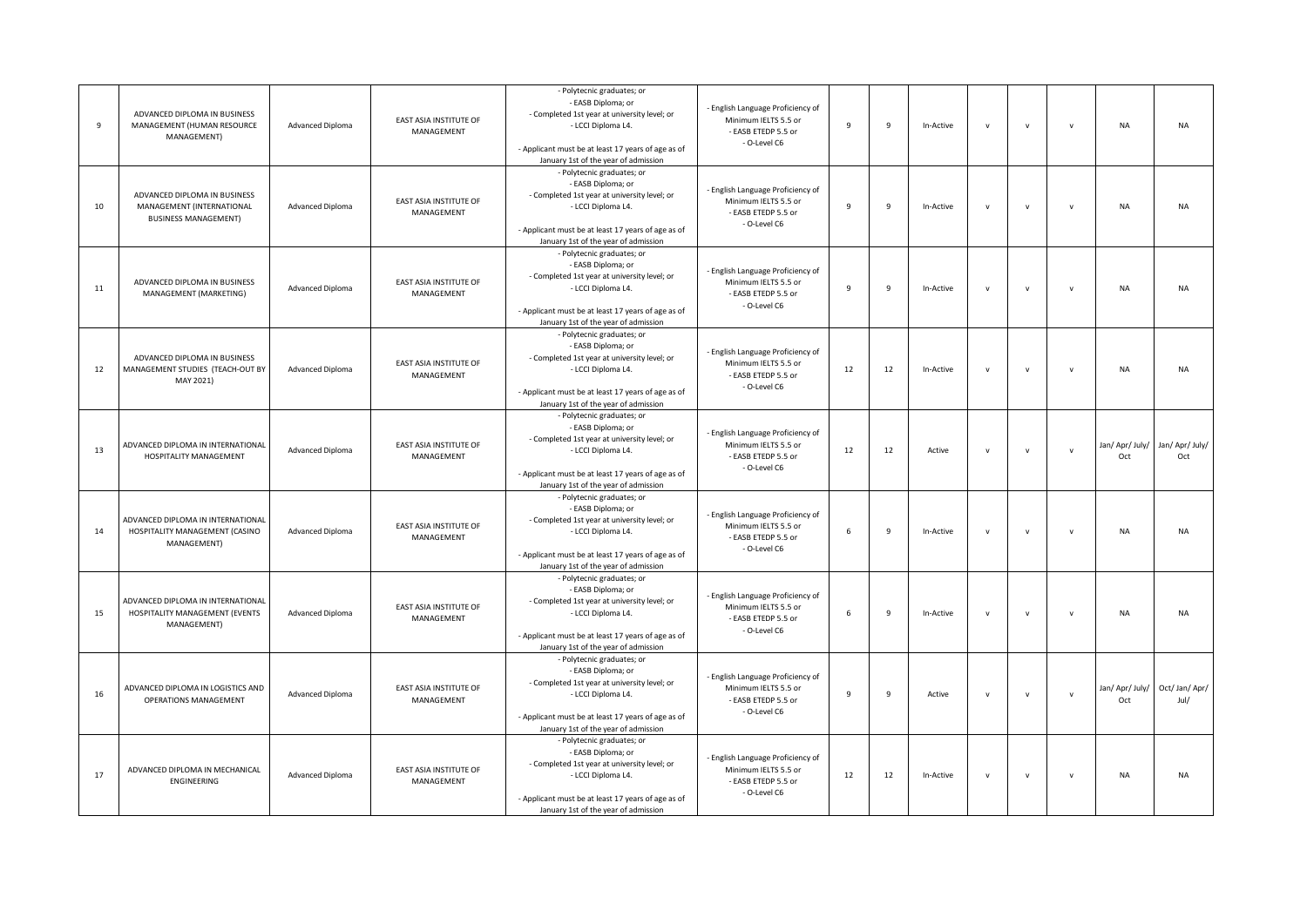| 18 | ADVANCED DIPLOMA IN PERFORMING<br><b>ARTS</b>                                                                                | Advanced Diploma | EAST ASIA INSTITUTE OF<br>MANAGEMENT | - Polytecnic graduates; or<br>- EASB Diploma; or<br>- Completed 1st year at university level; or<br>- LCCI Diploma L4.<br>- Applicant must be at least 17 years of age as of<br>January 1st of the year of admission                                        | - English Language Proficiency of<br>Minimum IELTS 5.5 or<br>- EASB ETEDP 5.5 or<br>- O-Level C6 | $\mathbf{q}$   | 9  | In-Active | $\mathbf{v}$ | $\mathbf{v}$ | $\mathsf{v}$  | <b>NA</b>             | <b>NA</b>                            |
|----|------------------------------------------------------------------------------------------------------------------------------|------------------|--------------------------------------|-------------------------------------------------------------------------------------------------------------------------------------------------------------------------------------------------------------------------------------------------------------|--------------------------------------------------------------------------------------------------|----------------|----|-----------|--------------|--------------|---------------|-----------------------|--------------------------------------|
| 19 | ADVANCED DIPLOMA IN PERFORMING<br>ARTS (CHINESE)                                                                             | Advanced Diploma | EAST ASIA INSTITUTE OF<br>MANAGEMENT | - Polytecnic graduates; or<br>- EASB Diploma; or<br>- Completed 1st year at university level; or<br>- LCCI Diploma L4.<br>- Applicant must be at least 17 years of age as of                                                                                | - English Language Proficiency of<br>Minimum IELTS 5.5 or<br>- EASB ETEDP 5.5 or<br>- O-Level C6 | $\overline{9}$ | 9  | In-Active | $\mathsf{v}$ | $\mathbf{v}$ | $\mathsf{v}$  | <b>NA</b>             | <b>NA</b>                            |
|    |                                                                                                                              |                  |                                      | January 1st of the year of admission                                                                                                                                                                                                                        |                                                                                                  |                |    |           |              |              |               |                       |                                      |
| 20 | ADVANCED DIPLOMA IN REAL ESTATE<br>MANAGEMENT                                                                                | Advanced Diploma | EAST ASIA INSTITUTE OF<br>MANAGEMENT | - Polytecnic graduates; or<br>- EASB Diploma; or<br>- Completed 1st year at university level; or<br>- LCCI Diploma L4.<br>- Applicant must be at least 17 years of age as of<br>January 1st of the year of admission                                        | - English Language Proficiency of<br>Minimum IELTS 5.5 or<br>- EASB ETEDP 5.5 or<br>- O-Level C6 | $\overline{9}$ | 9  | In-Active | $\mathsf{v}$ | $\mathbf{v}$ | $\mathsf{v}$  | <b>NA</b>             | <b>NA</b>                            |
| 21 | BA (HONS) ACCOUNTING AND BUSINESS<br>MANAGEMENT (TOP-UP)                                                                     | Bachelor         | De Montfort University               | - Polytechnic Graduates; or<br>- EASB Advanced Diploma; or<br>- Completed 2nd year at university level.<br>- Applicant must be at least 18 years of age as of<br>January 1st of the year of admission                                                       | - English Language Proficiency of<br>Minimum IELTS 6.0 or<br>- EASB ETEDP 6.0 or<br>- O-Level C6 | 12             | 12 | Active    |              | $\mathbf{v}$ | $\mathsf{v}$  | Oct                   | Jan/ May/ Aug/ Jan/ May/ Aug/<br>Oct |
| 22 | BA (HONS) BUSINESS AND<br>MANAGEMENT (TOP-UP)                                                                                | Bachelor         | De Montfort University               | - Polytechnic Graduates; or<br>- EASB Advanced Diploma; or<br>- Completed 2nd year at university level.<br>- Applicant must be at least 18 years of age as of<br>January 1st of the year of admission                                                       | - English Language Proficiency of<br>Minimum IELTS 6.0 or<br>- EASB ETEDP 6.0 or<br>- O-Level C6 | 12             | 12 | Active    |              | $\mathbf{v}$ | $\mathsf{v}$  | Oct                   | Jan/ May/ Aug/ Jan/ May/ Aug/<br>Oct |
| 23 | <b>BACHELOR OF ARTS (HONOURS)</b><br>BUSINESS AND MANAGEMENT STUDIES<br>(TOP-UP)                                             | Bachelor         | CARDIFF METROPOLITAN UNIVERSITY      | - Polytechnic Graduates; or<br>- EASB Advanced Diploma; or<br>- Completed 2nd year at university level.<br>- Applicant must be at least 18 years of age as of<br>January 1st of the year of admission                                                       | - English Language Proficiency of<br>Minimum IELTS 6.0 or<br>- EASB ETEDP 6.0 or<br>- O-Level C6 | 12             | 12 | In-Active |              | $\mathbf{v}$ | $\mathbf{v}$  | NA                    | <b>NA</b>                            |
| 24 | <b>BACHELOR OF ARTS (HONOURS)</b><br>INTERNATIONAL HOSPITALITY AND<br>TOURISM MANAGEMENT (TOP-UP)<br>(TEACH OUT BY AUG 2023) | Bachelor         | QUEEN MARGARET UNIVERSITY            | Relevant EAIM Advanced Diploma or<br>Relevant Polytechnic Diploma or<br>An equivalent academic qualification from a<br>recognized higher learning institution<br>- Applicant must be at least 18 years of age as of<br>January 1st of the year of admission | Minimum EAIM / ETEDP Level 3 /<br>IELTS 6.0 / O-Level C6                                         | 12             | 12 | Active    |              | $\mathbf{v}$ | $\mathsf{v}$  | Oct                   | Jan/ May/ Aug/ Jan/ May/ Aug/<br>Oct |
| 25 | <b>BACHELOR OF ARTS BUSINESS</b><br>MANAGEMENT (TOP-UP)                                                                      | Bachelor         | QUEEN MARGARET UNIVERSITY            | - Polytechnic Graduates; or<br>- EASB Advanced Diploma; or<br>- Completed 2nd year at university level.<br>- Applicant must be at least 18 years of age as of<br>January 1st of the year of admission                                                       | - English Language Proficiency of<br>Minimum IELTS 6.0 or<br>- EASB ETEDP 6.0 or<br>- O-Level C6 | 12             | 12 | In-Active |              | $\mathbf{v}$ | $\mathsf{v}$  | <b>NA</b>             | <b>NA</b>                            |
| 26 | BACHELOR OF SCIENCE (HONOURS)<br>BUSINESS INFORMATION SYSTEMS (TOP-<br>UP)                                                   | Bachelor         | CARDIFF METROPOLITAN UNIVERSITY      | - Polytechnic Graduates; or<br>- EASB Advanced Diploma; or<br>- Completed 2nd year at university level.<br>- Applicant must be at least 18 years of age as of<br>January 1st of the year of admission                                                       | - English Language Proficiency of<br>Minimum IELTS 6.0 or<br>- EASB ETEDP 6.0 or<br>- O-Level C6 | 12             | 12 | In-Active |              | $\mathbf{v}$ | $\mathsf{v}$  | NA                    | <b>NA</b>                            |
| 27 | BACHELOR OF SCIENCE (HONOURS) IN<br>MEDICAL BIOSCIENCE (TOP-UP)                                                              | Bachelor         | <b>ASTON UNIVERSITY</b>              | Relevant EAIM Advanced Diploma or<br>Relevant Polytechnic Diploma or<br>An equivalent academic qualification from a<br>recognized higher learning institution<br>- Applicant must be at least 18 years of age as of<br>January 1st of the year of admission | Minimum EAIM / ETEDP Level 3 /<br>IELTS 6.0 / O-Level C6                                         | 18             | 18 | Active    |              | $\mathbf{v}$ | ${\mathsf v}$ | Jan/ Apr/ Jul/<br>Sep | Jul/ Sep/ Jan/<br>Apr                |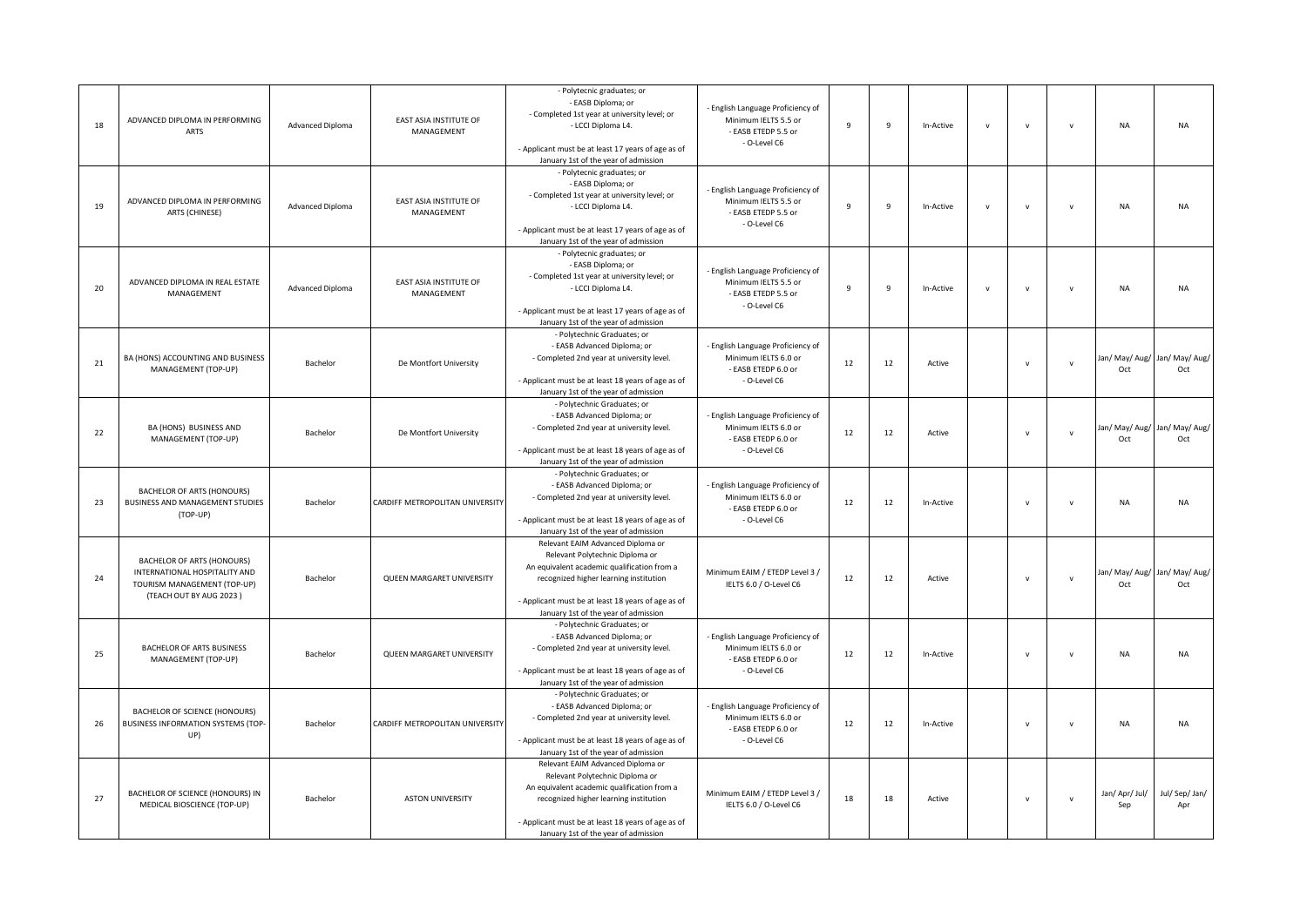| 28 | BACHELOR OF SCIENCE (HONOURS)<br>PSYCHOLOGY (TOP-UP)      | Bachelor    | CARDIFF METROPOLITAN UNIVERSITY             | - Polytechnic Graduates; or<br>- EASB Advanced Diploma; or<br>- Completed 2nd year at university level.<br>- Applicant must be at least 18 years of age as of<br>January 1st of the year of admission                                                                                                                                                                  | - English Language Proficiency of<br>Minimum IELTS 6.0 or<br>- EASB ETEDP 6.0 or<br>- O-Level C6 | 12             | 12        | In-Active |              | $\mathbf v$  | $\mathsf{v}$ | <b>NA</b>              | <b>NA</b>               |
|----|-----------------------------------------------------------|-------------|---------------------------------------------|------------------------------------------------------------------------------------------------------------------------------------------------------------------------------------------------------------------------------------------------------------------------------------------------------------------------------------------------------------------------|--------------------------------------------------------------------------------------------------|----------------|-----------|-----------|--------------|--------------|--------------|------------------------|-------------------------|
| 29 | CERTIFICATE IN APPLIED PSYCHOLOGY                         | Certificate | EAST ASIA INSTITUTE OF<br>MANAGEMENT        | - Applicant who does not have the necessary<br>foundation in the English Language;<br>Applicant must be at least 15 years of age at time of<br>application                                                                                                                                                                                                             | - English Language Proficiency of<br>Minimum IELTS 4.0 or<br>- EASB ETEDP 4.0 or<br>- O-Level D7 | $\overline{9}$ | 9         | In-Active | v            | $\mathbf v$  | $\mathsf{v}$ | <b>NA</b>              | <b>NA</b>               |
| 30 | CERTIFICATE IN ART AND ILLUSTRATION                       | Certificate | <b>EAST ASIA INSTITUTE OF</b><br>MANAGEMENT | At Least 1 GCE O-level Pass or At least 1 IGCSE Level<br>Pass or Higher Nitec or Nitec qualification or<br>International applicants must have completed 10<br>years of formal education or LCCI Diploma in Business<br>Level 3. Minimum Age is 15 years.- For Mature<br>Candidates : Applicants must be at least 30 years of<br>age with 8 years of working experience | - English Language Proficiency of<br>Minimum IELTS 4.0 or<br>- EASB ETEDP 4.0 or<br>- O-Level D7 | 6              | 6         | In-Active |              | $\mathbf v$  | $\mathsf{v}$ | <b>NA</b>              | <b>NA</b>               |
| 31 | CERTIFICATE IN AVIATION ENGLISH AND<br><b>HOSPITALITY</b> | Certificate | EAST ASIA INSTITUTE OF<br>MANAGEMENT        | *- Completed 12 years of formal education<br>- Pass in High School (A-level equivalent)<br>- Minimum Age : 18 years old                                                                                                                                                                                                                                                | Applicant must a Pass in English<br>Language at High School Level                                | $\overline{4}$ | NA        | In-Active |              | ${\sf v}$    | $\mathsf{v}$ | <b>NA</b>              | <b>NA</b>               |
| 32 | CERTIFICATE IN BUSINESS ENGLISH                           | Certificate | EAST ASIA INSTITUTE OF<br>MANAGEMENT        | - Applicant who does not have the necessary<br>foundation in the English Language;<br>Applicant must be at least 15 years of age at time of<br>application                                                                                                                                                                                                             | - English Language Proficiency of<br>Below IELTS 4.0 or Below EAIM<br>ETEDP 4.0 or Equivalent    | 9              | <b>NA</b> | Active    |              | $\mathbf v$  |              | Every Month            | Every Month             |
| 33 | CERTIFICATE IN BUSINESS ENGLISH -<br>ADVANCED             | Certificate | EAST ASIA INSTITUTE OF<br>MANAGEMENT        | - Applicant who does not meet the English Language<br>level for admission to the University Programme;<br>Applicant must be at least 15 years of age at time of<br>application                                                                                                                                                                                         | - English Language Proficiency of<br>Minimum IELTS 5.5 or EASB ETEDP<br>5.5                      | $\overline{2}$ | <b>NA</b> | Active    |              | $\mathbf v$  |              | Every Month            | Every Month             |
| 34 | CERTIFICATE IN BUSINESS ENGLISH -<br>INTERMEDIATE         | Certificate | EAST ASIA INSTITUTE OF<br>MANAGEMENT        | - Applicant who does not meet the English Language<br>level for admission to the Diploma Programme<br>Applicant must be at least 15 years of age at time of<br>application                                                                                                                                                                                             | - English Language Proficiency of<br>Minimum IELTS 4.0 or EASB ETEDP<br>4.0 or Equivalent        | 6              | <b>NA</b> | Active    |              | $\mathbf v$  |              | Every Month            | Every Month             |
| 35 | CERTIFICATE IN BUSINESS ENGLISH -<br>UPPER-INTERMEDIATE   | Certificate | EAST ASIA INSTITUTE OF<br>MANAGEMENT        | - Applicant who does not meet the English Language<br>level for admission to the Advanced Diploma<br>Programme<br>Applicant must be at least 15 years of age at time of<br>application                                                                                                                                                                                 | - English Language Proficiency of<br>Minimum IELTS 5.0 or EASB ETEDP<br>5.0                      | $\overline{4}$ | NA        | Active    |              | $\mathsf{v}$ |              | Every Month            | Every Month             |
| 36 | CERTIFICATE IN BUSINESS MANAGEMENT                        | Certificate | EAST ASIA INSTITUTE OF<br>MANAGEMENT        | 1 GCE O-Level or<br>Completed 10 years of formal education (or<br>completed 9 years of formal education for students<br>from China, Indonesia, Vietnam, Thailand, Cambodia<br>and South Korea) or LCCI Diploma in Business (Level 3)<br>Applicant must be at least 15 years of age as of<br>January 1st of the year of admission                                       | - English Language Proficiency of<br>Minimum IELTS 4.0 or<br>- EASB ETEDP 4.0 or<br>- O-Level D7 | 6              | 6         | Active    | $\mathsf{v}$ | $\mathbf v$  | $\mathbf{v}$ | Jan/ Apr/ July/<br>Oct | July/ Oct/ Jan/<br>Apr/ |
| 37 | CERTIFICATE IN BUSINESS MANAGEMENT<br>(CHINESE)           | Certificate | EAST ASIA INSTITUTE OF<br>MANAGEMENT        | Secondary school qualification or equivalent or<br>completed 9 years of formal education for students<br>from China, Indonesia, Vietnam, Thailand, Cambodia<br>and South Korea<br>Applicant must be at least 15 years of age as of<br>January 1st of the year of admission                                                                                             | Pass in Chinese module (Secondary<br>school certificate)                                         | 6              | 6         | In-Active | $\mathsf{v}$ | $\mathbf v$  |              | <b>NA</b>              | <b>NA</b>               |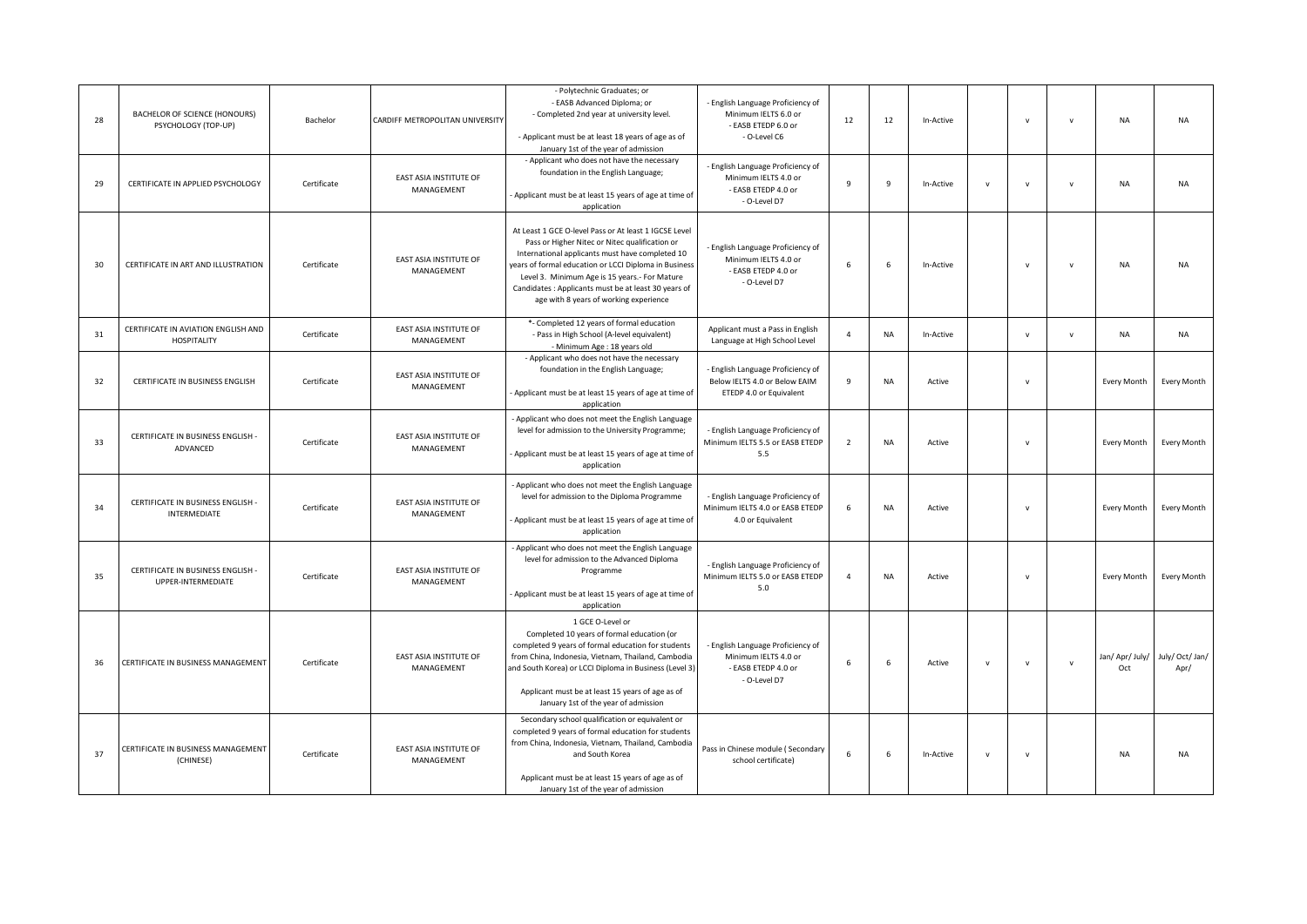| 38 | CERTIFICATE IN EXTENDED REALITY (XR)<br>DEVELOPMENT    | Certificate | EAST ASIA INSTITUTE OF<br>MANAGEMENT | At Least 1 GCE O-level Pass or At least 1 IGCSE Level<br>Pass or Higher Nitec or Nitec qualification or<br>International applicants must have completed 10<br>years of formal education or LCCI Diploma in Business<br>Level 3. Minimum Age is 15 years.- For Mature<br>Candidates : Applicants must be at least 30 years of<br>age with 8 years of working experience | English Language Proficiency of<br>Minimum IELTS 4.0 or<br>- EASB ETEDP 4.0 or<br>- O-Level D7     | 6 | 6 | In-Active |              | $\mathbf v$  | $\mathsf{V}$ | <b>NA</b>              | <b>NA</b>              |
|----|--------------------------------------------------------|-------------|--------------------------------------|------------------------------------------------------------------------------------------------------------------------------------------------------------------------------------------------------------------------------------------------------------------------------------------------------------------------------------------------------------------------|----------------------------------------------------------------------------------------------------|---|---|-----------|--------------|--------------|--------------|------------------------|------------------------|
| 39 | CERTIFICATE IN GAME DESIGN AND<br>VISUAL COMMUNICATION | Certificate | EAST ASIA INSTITUTE OF<br>MANAGEMENT | At Least 1 GCE O-level Pass or At least 1 IGCSE Level<br>Pass or Higher Nitec or Nitec qualification or<br>International applicants must have completed 10<br>years of formal education or LCCI Diploma in Business<br>Level 3. Minimum Age is 15 years.- For Mature<br>Candidates : Applicants must be at least 30 years of<br>age with 8 years of working experience | English Language Proficiency of<br>Minimum IELTS 4.0 or<br>- EASB ETEDP 4.0 or<br>- O-Level D7     | 6 | 6 | In-Active |              | $\mathsf{v}$ | $\mathsf{v}$ | <b>NA</b>              | <b>NA</b>              |
| 40 | DIPLOMA IN ACCOUNTANCY                                 | Diploma     | EAST ASIA INSTITUTE OF<br>MANAGEMENT | - 2 GCE A-Level Passes; or<br>- 12 years of formal education; or<br>- LCCI Diploma L3; or<br>- EASB Certificate in Business Management; or<br>- EASB Diploma in Foundation Studies.<br>- Applicant must be at least 16 years of age as of<br>January 1st of the year of admission                                                                                      | - English Language Proficiency of<br>Minimum IELTS 5.0 or<br>- EASB ETEDP 5.0 or<br>- O-Level C6   | 9 | 9 | Active    | $\mathsf{v}$ | $\mathsf{v}$ | $\mathsf{v}$ | Jan/ Apr/ July/<br>Oct | Oct/Jan/Apr/<br>Jul/   |
| 41 | DIPLOMA IN APPLIED PSYCHOLOGY                          | Diploma     | EAST ASIA INSTITUTE OF<br>MANAGEMENT | - 2 GCE A-Level Passes; or<br>- 12 years of formal education; or<br>- LCCI Diploma L3; or<br>- EASB Certificate in Business Management; or<br>- EASB Diploma in Foundation Studies.<br>- Applicant must be at least 16 years of age as of<br>January 1st of the year of admission                                                                                      | - English Language Proficiency of<br>Minimum IELTS 5.0 or<br>- EASB ETEDP 5.0 or<br>- O-Level C6   | 9 | 9 | Active    | $\mathsf{v}$ | $\mathsf{v}$ | $\mathsf{v}$ | Jan/ Apr/ July/<br>Oct | Oct/Jan/Apr/<br>Jul/   |
| 42 | DIPLOMA IN ART AND DIGITAL DESIGN                      | Diploma     | EAST ASIA INSTITUTE OF<br>MANAGEMENT | *- 2 GCE A-level or EAIM Foundation Programme or<br>LCCI Diploma Level 3 or 12-Year high school graduate<br>- Minimum Age : 16 years old<br>For Mature Candidates : Applicants must be at least<br>30 years of age with 8 years of working experience                                                                                                                  | English Language Proficiency of<br>Minimum IELTS 5.0 or<br>- EASB ETEDP Level 2 or<br>- O-Level C6 | 9 | 9 | In-Active | $\mathbf{v}$ | $\mathsf{v}$ | $\mathsf{v}$ | <b>NA</b>              | <b>NA</b>              |
| 43 | DIPLOMA IN BANKING AND FINANCE                         | Diploma     | EAST ASIA INSTITUTE OF<br>MANAGEMENT | - 2 GCE A-Level Passes; or<br>- 12 years of formal education; or<br>- LCCI Diploma L3; or<br>- EASB Certificate in Business Management; or<br>- EASB Diploma in Foundation Studies.<br>- Applicant must be at least 16 years of age as of<br>January 1st of the year of admission                                                                                      | - English Language Proficiency of<br>Minimum IELTS 5.0 or<br>- EASB ETEDP 5.0 or<br>- O-Level C6   | 9 | 9 | Active    | $\mathsf{v}$ | $\mathsf{v}$ | $\mathsf{v}$ | Jan/ Apr/ July/<br>Oct | Oct/ Jan/ Apr/<br>Jul/ |
| 44 | DIPLOMA IN BUSINESS INFORMATION<br>MANAGEMENT          | Diploma     | EAST ASIA INSTITUTE OF<br>MANAGEMENT | - 2 GCE A-Level Passes; or<br>- 12 years of formal education; or<br>- LCCI Diploma L3; or<br>- EASB Certificate in Business Management; or<br>- EASB Diploma in Foundation Studies.<br>- Applicant must be at least 16 years of age as of<br>January 1st of the year of admission                                                                                      | - English Language Proficiency of<br>Minimum IELTS 5.0 or<br>- EASB ETEDP 5.0 or<br>- O-Level C6   | 9 | 9 | Active    | $\mathsf{v}$ | $\mathbf v$  | $\mathsf{v}$ | Jan/ Apr/ July/<br>Oct | Oct/ Jan/ Apr/<br>Jul/ |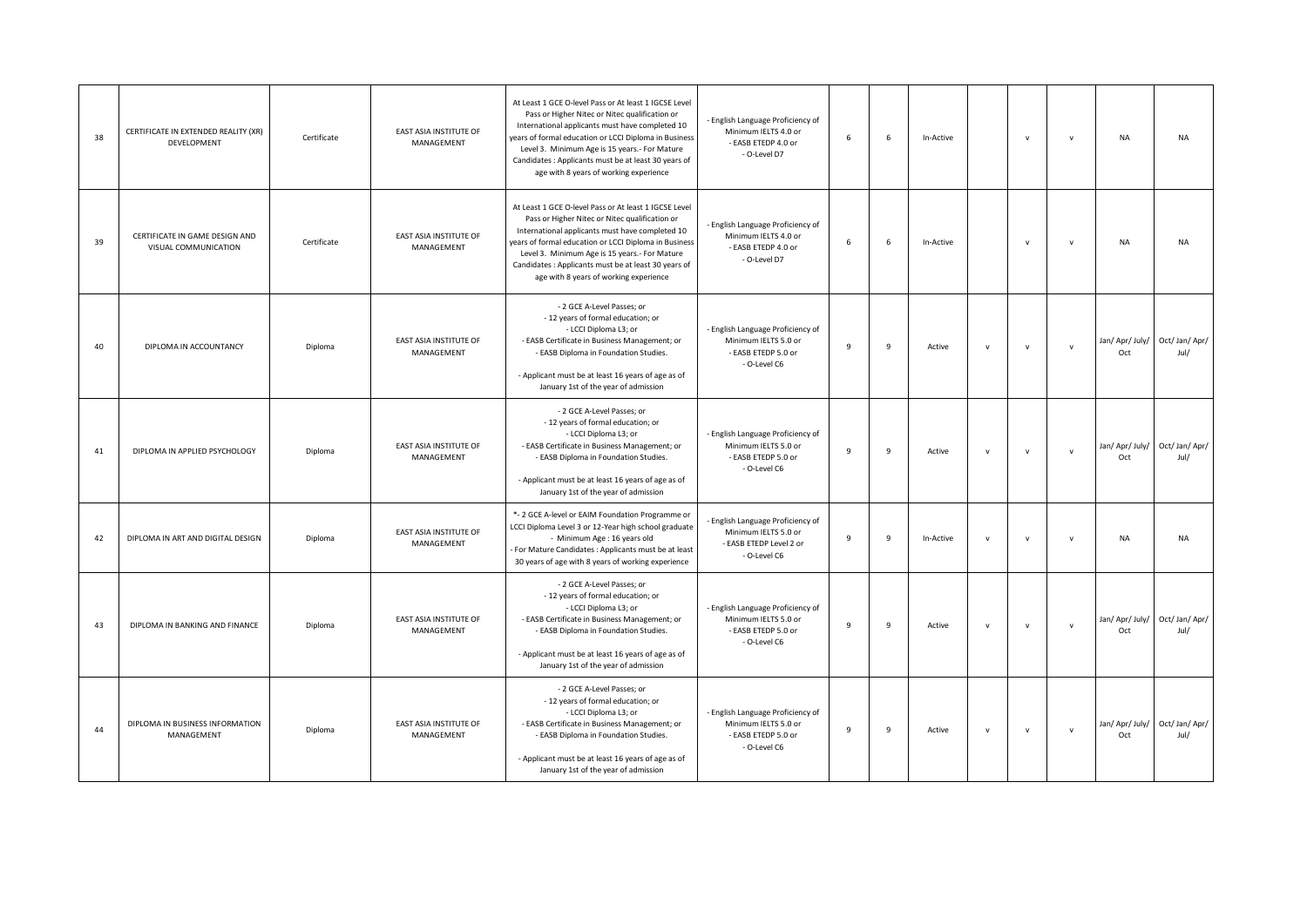| 45 | DIPLOMA IN BUSINESS MANAGEMENT                                           | Diploma | <b>EAST ASIA INSTITUTE OF</b><br>MANAGEMENT | - 2 GCE A-Level Passes; or<br>- 12 years of formal education; or<br>- LCCI Diploma L3; or<br>- EASB Certificate in Business Management; or<br>- EASB Diploma in Foundation Studies.<br>- Applicant must be at least 16 years of age as of<br>January 1st of the year of admission                                                                                                                                         | - English Language Proficiency of<br>Minimum IELTS 5.0 or<br>- FASB FTFDP 5.0 or<br>- O-Level C6 | $\mathbf{q}$   | $\overline{9}$ | Active    | $\mathsf{v}$ | $\mathbf v$  | $\mathbf{v}$ | Jan/ Apr/ July/<br>Oct | Oct/Jan/Apr/<br>Jul/ |
|----|--------------------------------------------------------------------------|---------|---------------------------------------------|---------------------------------------------------------------------------------------------------------------------------------------------------------------------------------------------------------------------------------------------------------------------------------------------------------------------------------------------------------------------------------------------------------------------------|--------------------------------------------------------------------------------------------------|----------------|----------------|-----------|--------------|--------------|--------------|------------------------|----------------------|
| 46 | DIPLOMA IN BUSINESS MANAGEMENT<br>(CHINESE)                              | Diploma | EAST ASIA INSTITUTE OF<br>MANAGEMENT        | EAIM Certificate in Business Management (Chinese)<br>foundation programme or High School certifcate or<br>equivalent or<br>C6 and above for any 5 subjects with pass (minimum<br>C6) in Chinese at O level or Grade E and above for any Chinese language at O level or A leve<br>2 subjects with a pass (Hrade E and above)<br>- Applicant must be at least 16 years of age as of<br>January 1st of the year of admission | - Language Proficiency : Pass in<br>or High School                                               | $\overline{9}$ | $\overline{9}$ | In-Active | $\mathsf{v}$ | $\mathbf v$  | $\mathsf{v}$ | <b>NA</b>              | <b>NA</b>            |
| 47 | DIPLOMA IN BUSINESS MANAGEMENT<br>(FINANCE)                              | Diploma | EAST ASIA INSTITUTE OF<br>MANAGEMENT        | - 2 GCE A-Level Passes; or<br>- 12 years of formal education; or<br>- LCCI Diploma L3; or<br>- EASB Certificate in Business Management; or<br>- EASB Diploma in Foundation Studies.<br>- Applicant must be at least 16 years of age as of<br>January 1st of the year of admission                                                                                                                                         | - English Language Proficiency of<br>Minimum IELTS 5.0 or<br>- EASB ETEDP 5.0 or<br>- O-Level C6 | $\mathbf{q}$   | $\overline{9}$ | In-Active | $\mathsf{v}$ | $\mathbf{v}$ | $\mathbf{v}$ | <b>NA</b>              | <b>NA</b>            |
| 48 | DIPLOMA IN BUSINESS MANAGEMENT<br>(HUMAN RESOURCE MANAGEMENT)            | Diploma | EAST ASIA INSTITUTE OF<br>MANAGEMENT        | - 2 GCE A-Level Passes; or<br>- 12 years of formal education; or<br>- LCCI Diploma L3; or<br>- EASB Certificate in Business Management; or<br>- EASB Diploma in Foundation Studies.<br>- Applicant must be at least 16 years of age as of<br>January 1st of the year of admission                                                                                                                                         | - English Language Proficiency of<br>Minimum IELTS 5.0 or<br>- EASB ETEDP 5.0 or<br>- O-Level C6 | $\mathbf{q}$   | $\mathbf{q}$   | In-Active | $\mathsf{v}$ | $\mathsf{v}$ | $\mathbf{v}$ | <b>NA</b>              | <b>NA</b>            |
| 49 | DIPLOMA IN BUSINESS MANAGEMENT<br>(INTERNATIONAL BUSINESS<br>MANAGEMENT) | Diploma | EAST ASIA INSTITUTE OF<br>MANAGEMENT        | - 2 GCE A-Level Passes; or<br>- 12 years of formal education; or<br>- LCCI Diploma L3; or<br>- EASB Certificate in Business Management; or<br>- EASB Diploma in Foundation Studies.<br>- Applicant must be at least 16 years of age as of<br>January 1st of the year of admission                                                                                                                                         | - English Language Proficiency of<br>Minimum IELTS 5.0 or<br>- EASB ETEDP 5.0 or<br>- O-Level C6 | $\mathbf{q}$   | $\mathbf{q}$   | In-Active | $\mathsf{v}$ | $\mathbf v$  | $\mathbf{v}$ | <b>NA</b>              | <b>NA</b>            |
| 50 | DIPLOMA IN BUSINESS MANAGEMENT<br>(MARKETING)                            | Diploma | EAST ASIA INSTITUTE OF<br>MANAGEMENT        | - 2 GCE A-Level Passes; or<br>- 12 years of formal education; or<br>- LCCI Diploma L3; or<br>- EASB Certificate in Business Management; or<br>- EASB Diploma in Foundation Studies.<br>- Applicant must be at least 16 years of age as of<br>January 1st of the year of admission                                                                                                                                         | - English Language Proficiency of<br>Minimum IELTS 5.0 or<br>- EASB ETEDP 5.0 or<br>- O-Level C6 | $\mathbf{q}$   | $\mathbf{q}$   | In-Active | $\mathsf{v}$ | $\mathsf{v}$ | $\mathbf{v}$ | <b>NA</b>              | <b>NA</b>            |
| 51 | DIPLOMA IN BUSINESS MANAGEMENT<br><b>STUDIES</b>                         | Diploma | EAST ASIA INSTITUTE OF<br>MANAGEMENT        | - 2 GCE A-Level Passes; or<br>- 12 years of formal education; or<br>- LCCI Diploma L3; or<br>- EASB Certificate in Business Management; or<br>- EASB Diploma in Foundation Studies.<br>- Applicant must be at least 16 years of age as of<br>January 1st of the year of admission                                                                                                                                         | - English Language Proficiency of<br>Minimum IELTS 5.0 or<br>- EASB ETEDP 5.0 or<br>- O-Level C6 | 12             | 12             | In-Active | v            | $\mathsf{v}$ | $\mathsf{V}$ | <b>NA</b>              | <b>NA</b>            |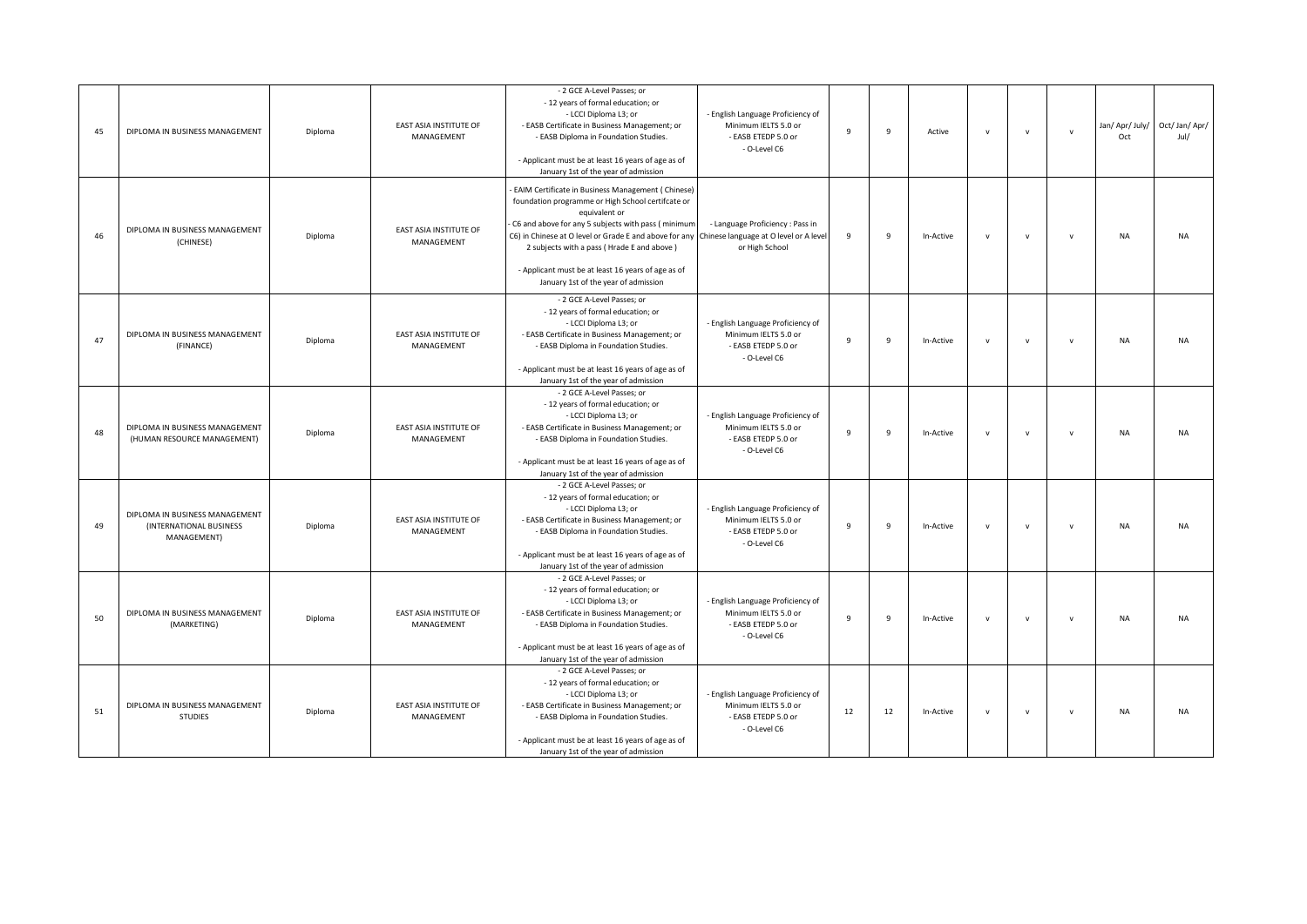| 52 | DIPLOMA IN ENGINEERING                                                    | Diploma | <b>EAST ASIA INSTITUTE OF</b><br>MANAGEMENT | - 2 GCE A-Level Passes; or<br>- 12 years of formal education; or<br>- LCCI Diploma L3; or<br>- EASB Certificate in Business Management; or<br>- EASB Diploma in Foundation Studies.<br>- Applicant must be at least 16 years of age as of<br>January 1st of the year of admission | - English Language Proficiency of<br>Minimum IELTS 5.0 or<br>- EASB ETEDP 5.0 or<br>- O-Level C6                              | 12           | 12             | In-Active | $\mathsf{v}$ | $\mathbf v$  | $\mathbf{v}$ | <b>NA</b>              | <b>NA</b>               |
|----|---------------------------------------------------------------------------|---------|---------------------------------------------|-----------------------------------------------------------------------------------------------------------------------------------------------------------------------------------------------------------------------------------------------------------------------------------|-------------------------------------------------------------------------------------------------------------------------------|--------------|----------------|-----------|--------------|--------------|--------------|------------------------|-------------------------|
| 53 | DIPLOMA IN FOUNDATION STUDIES                                             | Diploma | <b>EAST ASIA INSTITUTE OF</b><br>MANAGEMENT | 1 GCE O Level Pass or<br>Nitec / Higher Nitec or<br>Poly Foundation or<br>LCCI Diploma in Business (Level 3)<br>- Applicant must be at least 15 years of age as of<br>January 1st of the year of admission                                                                        | English Language Proficiency of<br>Minimum IELTS 4.0 or<br>- O-Level D7 or<br>An equivalent English language<br>qualification | 6            | 6              | Active    | $\mathsf{v}$ | $\mathsf{v}$ | $\mathbf{v}$ | Jan/ Apr/ July/<br>Oct | July/ Oct/ Jan/<br>Apr/ |
| 54 | DIPLOMA IN GAME DESIGN AND<br>DEVELOPMENT                                 | Diploma | <b>EAST ASIA INSTITUTE OF</b><br>MANAGEMENT | *- 2 GCE A-level or EAIM Foundation Programme or<br>LCCI Diploma Level 3 or 12-Year high school graduate<br>- Minimum Age : 16 years old<br>For Mature Candidates : Applicants must be at least<br>30 years of age with 8 years of working experience                             | English Language Proficiency of<br>Minimum IELTS 5.0 or<br>- EASB ETEDP Level 2 or<br>- O-Level C6                            | $\mathbf{q}$ | $\overline{9}$ | In-Active | $\mathsf{v}$ | $\mathbf v$  | $\mathsf{v}$ | <b>NA</b>              | <b>NA</b>               |
| 55 | DIPLOMA IN INTERNATIONAL<br>HOSPITALITY MANAGEMENT                        | Diploma | EAST ASIA INSTITUTE OF<br>MANAGEMENT        | - 2 GCE A-Level Passes; or<br>- 12 years of formal education; or<br>- LCCI Diploma L3; or<br>- EASB Certificate in Business Management; or<br>- EASB Diploma in Foundation Studies.<br>- Applicant must be at least 16 years of age as of<br>January 1st of the year of admission | - English Language Proficiency of<br>Minimum IELTS 5.0 or<br>- EASB ETEDP 5.0 or<br>- O-Level C6                              | 6            | 6              | In-Active | $\mathsf{v}$ | $\mathbf v$  | $\mathbf{v}$ | <b>NA</b>              | <b>NA</b>               |
| 56 | DIPLOMA IN HOSPITALITY AND TOURISM<br>MANAGEMENT (CHINESE)                | Diploma | EAST ASIA INSTITUTE OF<br>MANAGEMENT        | - 2 GCE A-Level Passes; or<br>- 12 years of formal education; or<br>- LCCI Diploma L3; or<br>- EASB Certificate in Business Management; or<br>- EASB Diploma in Foundation Studies.<br>- Applicant must be at least 16 years of age as of<br>January 1st of the year of admission | - English Language Proficiency of<br>Minimum IELTS 5.0 or<br>- EASB ETEDP 5.0 or<br>- O-Level C6                              | 6            | 6              | In-Active | $\mathsf{v}$ | $\mathsf{v}$ | $\mathbf{v}$ | <b>NA</b>              | <b>NA</b>               |
| 57 | DIPLOMA IN HOSPITALITY AND TOURISM<br>MANAGEMENT STUDIES                  | Diploma | <b>EAST ASIA INSTITUTE OF</b><br>MANAGEMENT | - 2 GCE A-Level Passes; or<br>- 12 years of formal education; or<br>- LCCI Diploma L3; or<br>- EASB Certificate in Business Management; or<br>- EASB Diploma in Foundation Studies.<br>- Applicant must be at least 16 years of age as of<br>January 1st of the year of admission | - English Language Proficiency of<br>Minimum IELTS 5.0 or<br>- EASB ETEDP 5.0 or<br>- O-Level C6                              | 12           | 12             | In-Active | $\mathsf{v}$ | $\mathbf v$  | $\mathbf{v}$ | <b>NA</b>              | <b>NA</b>               |
| 58 | DIPLOMA IN INTERNATIONAL<br>HOSPITALITY AND TOURISM<br>MANAGEMENT         | Diploma | EAST ASIA INSTITUTE OF<br>MANAGEMENT        | - 2 GCE A-Level Passes; or<br>- 12 years of formal education; or<br>- LCCI Diploma L3; or<br>- EASB Certificate in Business Management; or<br>- EASB Diploma in Foundation Studies.<br>- Applicant must be at least 16 years of age as of<br>January 1st of the year of admission | - English Language Proficiency of<br>Minimum IELTS 5.0 or<br>- EASB ETEDP 5.0 or<br>- O-Level C6                              | 6            | 6              | Active    | $\mathsf{v}$ | $\mathsf{v}$ | $\mathsf{v}$ | Jan/ Apr/ July/<br>Oct | Oct/ Jan/ Apr/<br>Jul/  |
| 59 | DIPLOMA IN INTERNATIONAL<br>HOSPITALITY MANAGEMENT (CASINO<br>MANAGEMENT) | Diploma | EAST ASIA INSTITUTE OF<br>MANAGEMENT        | - 2 GCE A-Level Passes; or<br>- 12 years of formal education; or<br>- LCCI Diploma L3; or<br>- EASB Certificate in Business Management; or<br>- EASB Diploma in Foundation Studies.<br>- Applicant must be at least 16 years of age as of<br>January 1st of the year of admission | - English Language Proficiency of<br>Minimum IELTS 5.0 or<br>- EASB ETEDP 5.0 or<br>- O-Level C6                              | 6            | 6              | In-Active | $\mathsf{v}$ | $\mathsf{v}$ | $\mathbf{v}$ | <b>NA</b>              | <b>NA</b>               |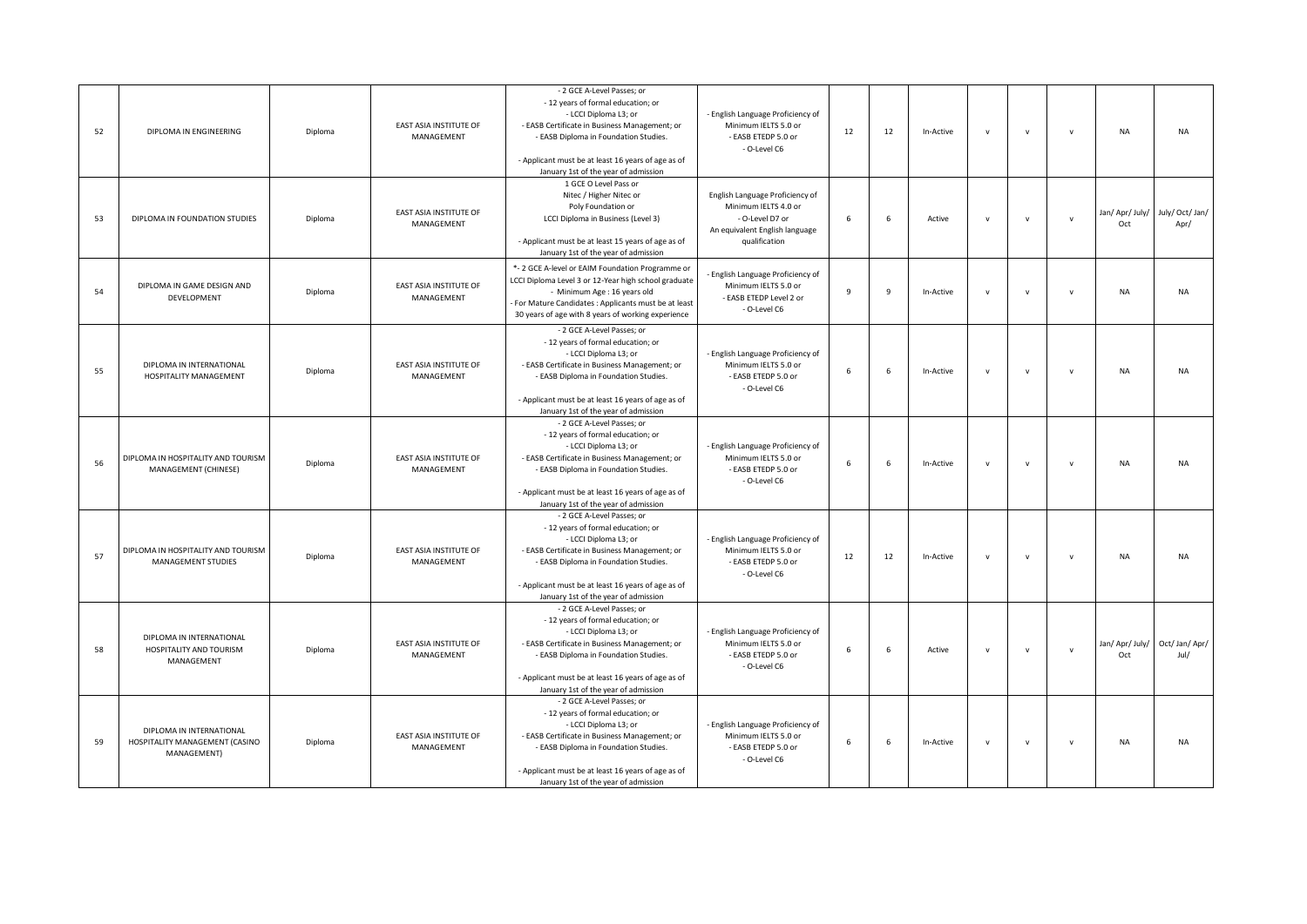| 60 | DIPLOMA IN INTERNATIONAL<br>HOSPITALITY MANAGEMENT (EVENTS<br>MANAGEMENT) | Diploma          | EAST ASIA INSTITUTE OF<br>MANAGEMENT | - 2 GCE A-Level Passes; or<br>- 12 years of formal education; or<br>- LCCI Diploma L3; or<br>- EASB Certificate in Business Management; or<br>- EASB Diploma in Foundation Studies.<br>- Applicant must be at least 16 years of age as of<br>January 1st of the year of admission                                                                                                                                                                    | - English Language Proficiency of<br>Minimum IELTS 5.0 or<br>- EASB ETEDP 5.0 or<br>- O-Level C6 | 6            | 6   | In-Active | $\mathbf{v}$ | $\mathbf v$  | $\mathsf{v}$ | NA                     | <b>NA</b>                    |
|----|---------------------------------------------------------------------------|------------------|--------------------------------------|------------------------------------------------------------------------------------------------------------------------------------------------------------------------------------------------------------------------------------------------------------------------------------------------------------------------------------------------------------------------------------------------------------------------------------------------------|--------------------------------------------------------------------------------------------------|--------------|-----|-----------|--------------|--------------|--------------|------------------------|------------------------------|
| 61 | DIPLOMA IN LOGISTICS AND OPERATIONS<br>MANAGEMENT                         | Diploma          | EAST ASIA INSTITUTE OF<br>MANAGEMENT | - 2 GCE A-Level Passes; or<br>- 12 years of formal education; or<br>- LCCI Diploma L3; or<br>- EASB Certificate in Business Management; or<br>- EASB Diploma in Foundation Studies.<br>- Applicant must be at least 16 years of age as of                                                                                                                                                                                                            | - English Language Proficiency of<br>Minimum IELTS 5.0 or<br>- EASB ETEDP 5.0 or<br>- O-Level C6 | 9            | 9   | Active    | $\mathbf{v}$ | $\mathsf{v}$ | $\mathbf{v}$ | Jan/ Apr/ July/<br>Oct | Oct/Jan/Apr/<br>Jul/         |
| 62 | DIPLOMA IN PERFORMING ARTS                                                | Diploma          | EAST ASIA INSTITUTE OF<br>MANAGEMENT | January 1st of the year of admission<br>- 2 GCE A-Level Passes; or<br>- 12 years of formal education; or<br>- LCCI Diploma L3; or<br>- EASB Certificate in Business Management; or<br>- EASB Diploma in Foundation Studies.<br>- Applicant must be at least 16 years of age as of<br>January 1st of the year of admission                                                                                                                            | - English Language Proficiency of<br>Minimum IELTS 5.0 or<br>- EASB ETEDP 5.0 or<br>- O-Level C6 | 9            | 9   | In-Active | $\mathsf{v}$ | $\mathsf{v}$ | $\mathsf{v}$ | NA                     | <b>NA</b>                    |
| 63 | DIPLOMA IN PERFORMING ARTS<br>(CHINESE)                                   | Diploma          | EAST ASIA INSTITUTE OF<br>MANAGEMENT | - 2 GCE A-Level Passes; or<br>- 12 years of formal education; or<br>- LCCI Diploma L3; or<br>- EASB Certificate in Business Management; or<br>- EASB Diploma in Foundation Studies.<br>- Applicant must be at least 16 years of age as of<br>January 1st of the year of admission                                                                                                                                                                    | - English Language Proficiency of<br>Minimum IELTS 5.0 or<br>- EASB ETEDP 5.0 or<br>- O-Level C6 | $\mathbf{q}$ | - 9 | In-Active | $\mathsf{v}$ | $\mathbf{v}$ | $\mathsf{v}$ | <b>NA</b>              | <b>NA</b>                    |
| 64 | EXECUTIVE DIPLOMA IN BUSINESS<br><b>ADMINISTRATION</b>                    | Graduate Diploma | EAST ASIA INSTITUTE OF<br>MANAGEMENT | EASB Advanced Diploma, Polytechnic Diploma or<br><b>Equivalent Academic Qualifications</b>                                                                                                                                                                                                                                                                                                                                                           | - English Language Proficiency of<br>Minimum IELTS 6.0 or<br>- EASB ETEDP 6.0 or<br>- O-Level C6 | 9            | 9   | In-Active | $\mathsf{v}$ | $\mathbf{v}$ | $\mathsf{v}$ | NA                     | <b>NA</b>                    |
| 65 | EXECUTIVE DIPLOMA IN SERVICES<br>MANAGEMENT                               | Graduate Diploma | EAST ASIA INSTITUTE OF<br>MANAGEMENT | EASB Advanced Diploma, Polytechnic Diploma or<br><b>Equivalent Academic Qualifications</b>                                                                                                                                                                                                                                                                                                                                                           | - English Language Proficiency of<br>Minimum IELTS 6.0 or<br>- EASB ETEDP 6.0 or<br>- O-Level C6 | 9            | 9   | In-Active | $\mathsf{v}$ | $\mathsf{v}$ | $\mathsf{v}$ | NA                     | <b>NA</b>                    |
| 66 | MASTER OF BUSINESS ADMINISTRATION<br>(CARDIFF METROPOLITAN UNIVERSITY)    | Master           | CARDIFF METROPOLITAN UNIVERSITY      | - Degree with 2nd class Honors and above or<br>recognized equivalent qualification;<br>- Applicant over 25 years of age with at least 5 years<br>managerial experience; or<br>- Candidate with less than 5 years managerial<br>experience will be assessed by the university and may<br>be accepted on a case to case basis<br>- Applicant must be at least 19 years of age at time of<br>application                                                | - English Language Proficiency of<br>Minimum IELTS 6.0 or EASB ETEDP<br>6.0                      | 15           | 15  | In-Active |              | $\mathbf v$  | $\mathsf{v}$ | <b>NA</b>              | <b>NA</b>                    |
| 67 | MASTER OF BUSINESS ADMINISTRATION<br>(CHINESE)                            | Master           | HERIOT-WATT UNIVERSITY               | . A Degree recognised by Heriot Watt University or a<br>qualification deemed to be equivalent, and with<br>minimum 2 years of post-qualifying full-time working<br>experience of a relevant nature, or<br>. A Diploma or non-degree holder. Student needs to<br>pass in three courses / modules (one of which must be<br>a core course for the MBA), and has minimum 6 years<br>post-qualifying full-time working experience of a<br>relevant nature | MBA (in Chinese) required IELTS 5.0<br>or equivalent                                             | 16           | 16  | Active    |              | $\mathsf{v}$ |              |                        | May / Aug/ Dec Aug/ Dec/ May |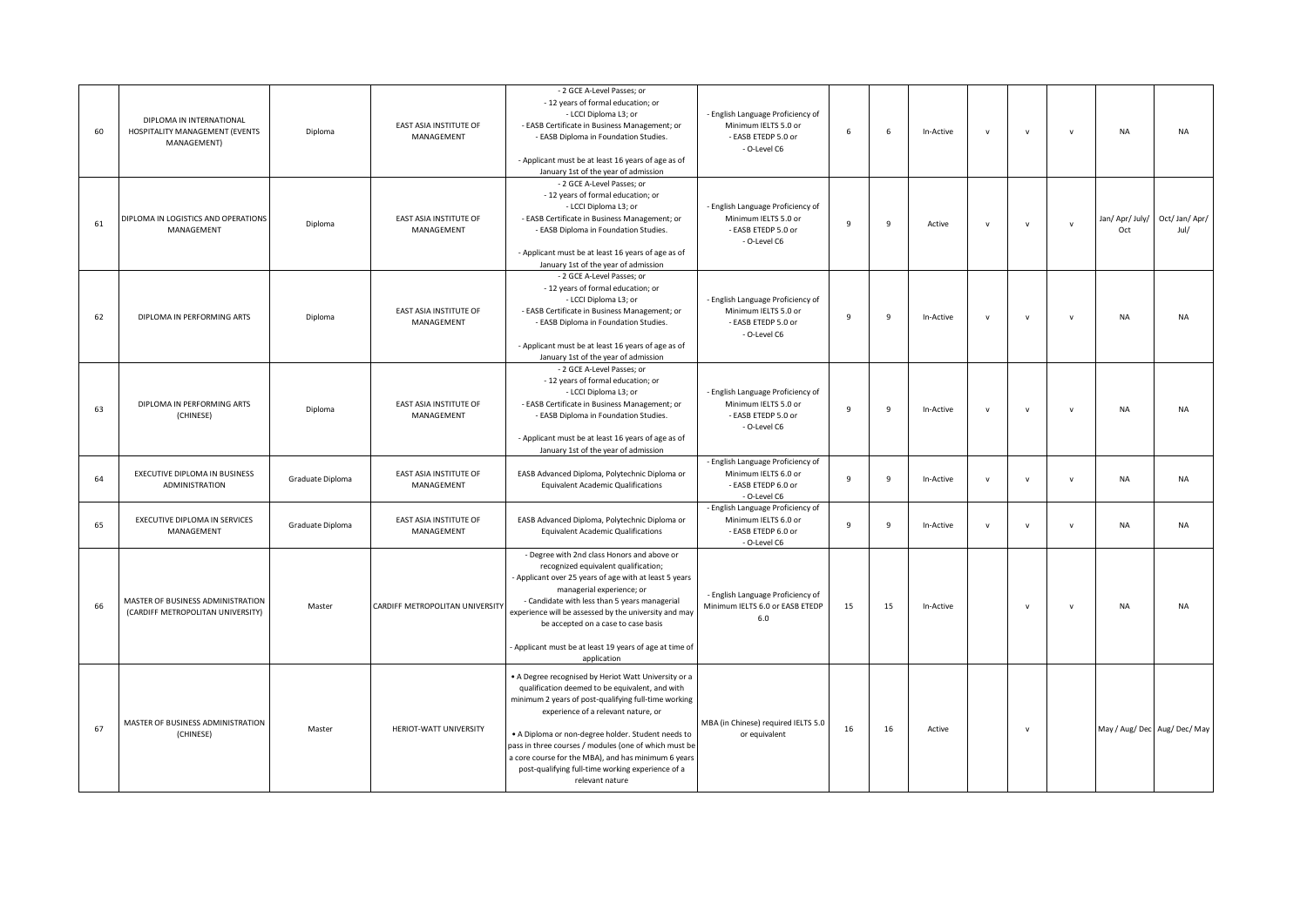| 68 | MASTER OF BUSINESS ADMINISTRATION<br>(GLOBAL)                                        | Master | De Montfort University | - Completed an undergraduate degree in any subject<br>with a minimum pass of 2:2, or equivalent oversea<br>qualification<br>- Applicant must be at least 19 years of age as of<br>January 1st of the year of admission<br>For Mature Candidates : Applicants must be at least<br>30 years of age with 8 years of working experience                                                                                                                  | - English Language Proficiency of<br>Minimum IELTS 6.0 or<br>- EASB ETEDP 6.0                       | 12 | 12 | Active | $\mathbf v$  | $\mathbf v$ | Oct                                  | Jan/ May/ Aug/ Jan/ May/ Aug/<br>Oct |
|----|--------------------------------------------------------------------------------------|--------|------------------------|------------------------------------------------------------------------------------------------------------------------------------------------------------------------------------------------------------------------------------------------------------------------------------------------------------------------------------------------------------------------------------------------------------------------------------------------------|-----------------------------------------------------------------------------------------------------|----|----|--------|--------------|-------------|--------------------------------------|--------------------------------------|
| 69 | MASTER OF BUSINESS ADMINISTRATION<br>(HERIOT-WATT)                                   | Master | HERIOT-WATT UNIVERSITY | . A Degree recognised by Heriot Watt University or a<br>qualification deemed to be equivalent, and with<br>minimum 2 years of post-qualifying full-time working<br>experience of a relevant nature, or<br>· A Diploma or non-degree holder. Student needs to<br>pass in three courses / modules (one of which must be<br>a core course for the MBA), and has minimum 6 years<br>post-qualifying full-time working experience of a<br>relevant nature | - English Language Proficiency of<br>Minimum IELTS 6.5 (with no<br>individual components below 6.0) | 16 | 16 | Active | $\mathsf{v}$ |             |                                      | May/ Aug/ Dec   Aug/ Dec/ May        |
| 70 | MASTER OF BUSINESS ADMINISTRATION<br>WITH SPECIALISM IN FINANCE                      | Master | HERIOT-WATT UNIVERSITY | • A Degree recognised by Heriot Watt University or a<br>qualification deemed to be equivalent, and with<br>minimum 2 years of post-qualifying full-time working<br>experience of a relevant nature, or<br>. A Diploma or non-degree holder. Student needs to<br>pass in three courses / modules (one of which must be<br>a core course for the MBA), and has minimum 6 years<br>post-qualifying full-time working experience of a<br>relevant nature | - English Language Proficiency of<br>Minimum IELTS 6.5 (with no<br>individual components below 6.0) | 16 | 16 | Active | $\mathbf v$  |             | Dec                                  | Mar/ Jun/ Aug/ Jun/ Aug/ Dec/<br>Mar |
| 71 | MASTER OF BUSINESS ADMINISTRATION<br>WITH SPECIALISM IN HUMAN RESOURCE<br>MANAGEMENT | Master | HERIOT-WATT UNIVERSITY | • A Degree recognised by Heriot Watt University or a<br>qualification deemed to be equivalent, and with<br>minimum 2 years of post-qualifying full-time working<br>experience of a relevant nature, or<br>• A Diploma or non-degree holder. Student needs to<br>pass in three courses / modules (one of which must be<br>a core course for the MBA), and has minimum 6 years<br>post-qualifying full-time working experience of a<br>relevant nature | - English Language Proficiency of<br>Minimum IELTS 6.5 (with no<br>individual components below 6.0) | 16 | 16 | Active | $\mathbf v$  |             | Dec                                  | Mar/ Jun/ Aug/ Jun/ Aug/ Dec/<br>Mar |
| 72 | MASTER OF BUSINESS ADMINISTRATION<br>WITH SPECIALISM IN MARKETING                    | Master | HERIOT-WATT UNIVERSITY | • A Degree recognised by Heriot Watt University or a<br>qualification deemed to be equivalent, and with<br>minimum 2 years of post-qualifying full-time working<br>experience of a relevant nature, or<br>· A Diploma or non-degree holder. Student needs to<br>pass in three courses / modules (one of which must be<br>a core course for the MBA), and has minimum 6 years<br>post-qualifying full-time working experience of a<br>relevant nature | - English Language Proficiency of<br>Minimum IELTS 6.5 (with no<br>individual components below 6.0) | 16 | 16 | Active | $\mathsf{v}$ |             | Mar/ Jun/ Aug/ Jun/ Aug/ Dec/<br>Dec | Mar                                  |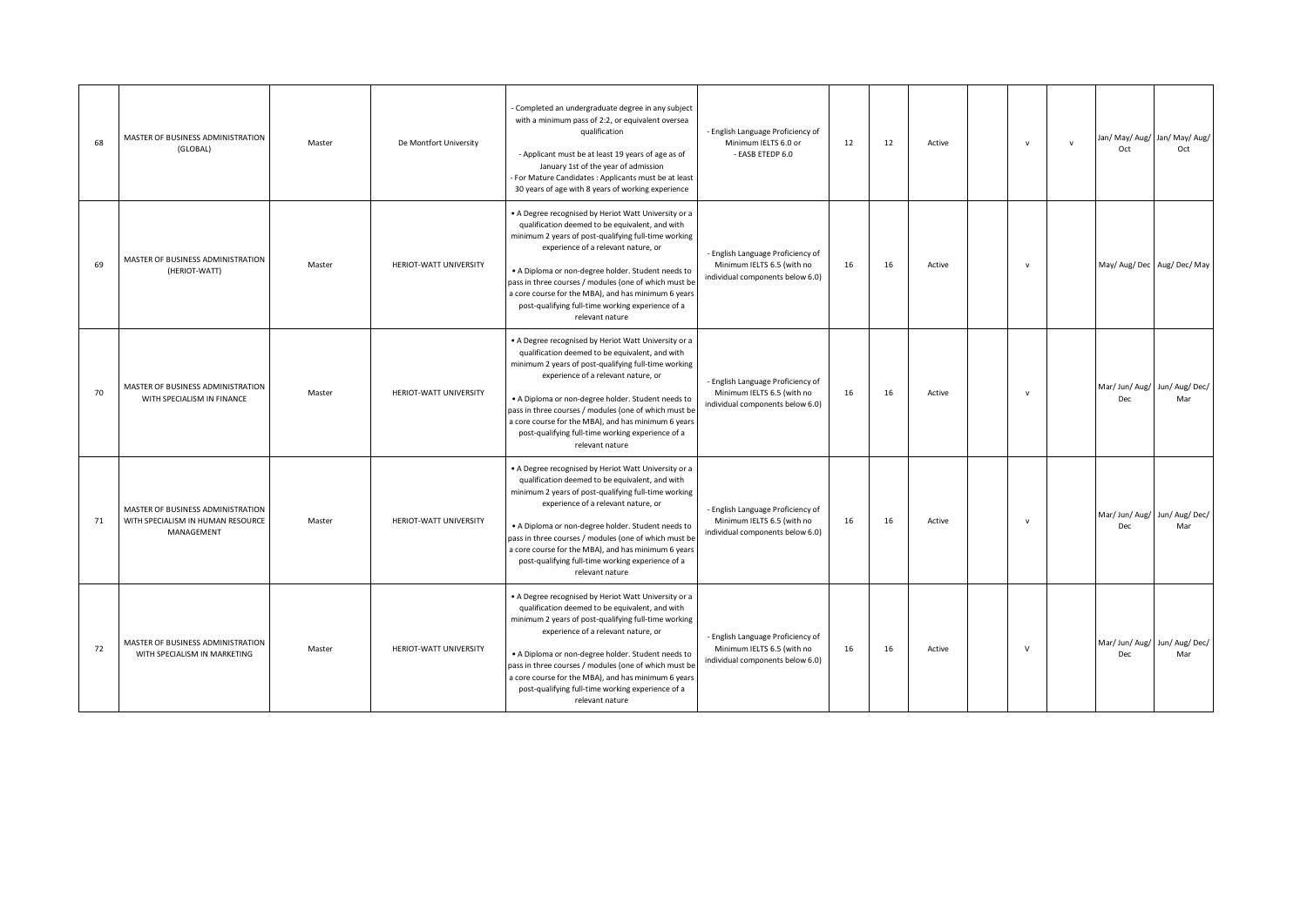| 73 | MASTER OF BUSINESS ADMINISTRATION<br>WITH SPECIALISM IN STRATEGIC<br>PLANNING                                | Master                    | HERIOT-WATT UNIVERSITY               | . A Degree recognised by Heriot Watt University or a<br>qualification deemed to be equivalent, and with<br>minimum 2 years of post-qualifying full-time working<br>experience of a relevant nature, or<br>• A Diploma or non-degree holder. Student needs to<br>pass in three courses / modules (one of which must be<br>a core course for the MBA), and has minimum 6 years<br>post-qualifying full-time working experience of a<br>relevant nature | - English Language Proficiency of<br>Minimum IELTS 6.5 (with no<br>individual components below 6.0)                               | 16             | 16           | Active    |              | $\mathbf v$  |               | Mar/ Jun/ Aug/ Jun/ Aug/ Dec/<br>Dec | Mar                                  |
|----|--------------------------------------------------------------------------------------------------------------|---------------------------|--------------------------------------|------------------------------------------------------------------------------------------------------------------------------------------------------------------------------------------------------------------------------------------------------------------------------------------------------------------------------------------------------------------------------------------------------------------------------------------------------|-----------------------------------------------------------------------------------------------------------------------------------|----------------|--------------|-----------|--------------|--------------|---------------|--------------------------------------|--------------------------------------|
| 74 | MASTER OF SCIENCE (MARKETING)                                                                                | Master                    | HERIOT-WATT UNIVERSITY               | • A Degree recognised by Heriot Watt University or a<br>qualification deemed to be equivalent, and with<br>minimum 2 years of post-qualifying full-time working<br>experience of a relevant nature, or<br>• A Diploma or non-degree holder. Student needs to<br>pass in three courses / modules (one of which must be<br>a core course for the MBA), and has minimum 6 years<br>post-qualifying full-time working experience of a<br>relevant nature | - English Language Proficiency of<br>Minimum IELTS 6.5 (with no<br>individual components below 6.0)                               | 16             | 16           | Active    |              | $\mathbf v$  |               | Mar/ Jun/ Aug/ Jun/ Aug/ Dec/<br>Dec | Mar                                  |
| 75 | MASTER OF SCIENCE IN INTERNATIONAL<br>MANAGEMENT AND LEADERSHIP WITH<br>HOSPITALITY - (TEACH OUT BY AUG 2023 | Master                    | QUEEN MARGARET UNIVERSITY            | - Degree in Hospitality or related discipline or a<br>recognised equivalent qualification<br>- Minimum 2 years working experience<br>Applicant must be at least 21 years of age at time of<br>application                                                                                                                                                                                                                                            | - English Language Proficiency of<br>Minimum IELTS 6.5 or EASB ETEDP<br>6.5                                                       | 12             | 12           | Active    | v            | $\mathbf v$  | $\mathsf{v}$  | Jan/ May/ Jul/ May/ Jul/ Oct/<br>Oct | Jan                                  |
| 76 | MASTER OF SCIENCE IN PERSON-CENTRED<br>PRACTICE (COMMUNITY CARE) (TEACH<br>OUT BY AUGUST 2023)               | Master                    | QUEEN MARGARET UNIVERSITY            | Candidates must have a first degree and 2 years post-<br>registration nursing or allied healthcare experience<br>- Candidates must be a registered healthcare<br>professionals                                                                                                                                                                                                                                                                       | - English Language Proficiency of<br>Minimum IELTS 6.5 or EASB ETEDP<br>6.5                                                       | 18             | 18           | Active    | v            | $\mathbf{v}$ | $\mathsf{v}$  | Oct                                  | Feb/ May/ Jul/ May/ Jul/ Oct/<br>Jan |
| 77 | MASTER OF SCIENCE IN PERSON-CENTRED<br>PRACTICE (NURSING EDUCATION) (TEACH<br>OUT BY AUGUST 2023)            | Master                    | QUEEN MARGARET UNIVERSITY            | Candidates must have a first degree and 2 years post-<br>registration nursing or allied healthcare experience<br>- Candidates must be a registered healthcare<br>professionals                                                                                                                                                                                                                                                                       | - English Language Proficiency of<br>Minimum IELTS 6.5 or EASB ETEDP<br>6.5                                                       | 18             | 18           | Active    | $\mathsf{v}$ | $\mathbf v$  | ${\mathsf v}$ | Feb/ May/ Jul/<br>Oct                | May/ Jul/ Oct/<br>Jan                |
| 78 | MASTER OF SCIENCE IN PERSON-CENTRED<br>PRACTICE (NURSING<br>MANAGEMENT)(TEACH OUT BY AUGUST<br>2023)         | Master                    | QUEEN MARGARET UNIVERSITY            | Candidates must have a first degree and 2 years post-<br>registration nursing or allied healthcare experience<br>- Candidates must be a registered healthcare<br>professionals                                                                                                                                                                                                                                                                       | - English Language Proficiency of<br>Minimum IELTS 6.5 or EASB ETEDP<br>6.5                                                       | 18             | 18           | Active    | $\mathsf{v}$ | ${\sf v}$    | $\mathbf{v}$  | Oct                                  | Feb/ May/ Jul/ May/ Jul/ Oct/<br>Jan |
| 79 | POST GRADUATE DIPLOMA IN REAL<br>ESTATE AND PROPERTY MANAGEMENT<br>(CHINESE)                                 | Post-Graduate Diploma     | EAST ASIA INSTITUTE OF<br>MANAGEMENT | Recognised or approved first degree or equivalent<br>professional qualification                                                                                                                                                                                                                                                                                                                                                                      | GCE O level Pass in Chinese language<br>or equivalent                                                                             | 3              | 0            | In-Active |              |              | $\mathsf{v}$  | ΝA                                   | NA                                   |
| 80 | POST-GRADUATE CERTIFICATE IN<br><b>BUSINESS ADMINISTRATION</b>                                               | Post-Graduate Certificate | HERIOT-WATT UNIVERSITY               | Relevant EASB Advanced Diploma or An equivalent<br>academic qualification<br>Minimum age 18 years old                                                                                                                                                                                                                                                                                                                                                | - English Language Proficiency of<br>Minimum IELTS 6.5 (with no<br>individual components below 6.0)                               | 6              | 6            | In-Active |              |              | $\mathsf{v}$  | NA                                   | <b>NA</b>                            |
| 81 | POST-GRADUATE CERTIFICATE IN<br>LEARNING AND TEACHING IN HIGHER<br><b>EDUCATION</b>                          | Post-Graduate Certificate | EAST ASIA INSTITUTE OF<br>MANAGEMENT | Recognised or approved first degree or equivalent<br>professional qualification                                                                                                                                                                                                                                                                                                                                                                      | IELTS 6.5 (or equivalent) is required<br>for applicants who did not complete<br>their degree or prior qualification in<br>English | $\overline{4}$ | 6            | In-Active |              |              | $\mathbf{v}$  | <b>NA</b>                            | <b>NA</b>                            |
| 82 | POST-GRADUATE CERTIFICATE IN TESOL                                                                           | Post-Graduate Certificate | EAST ASIA INSTITUTE OF<br>MANAGEMENT | Recognised or approved first degree or equivalent<br>professional qualification                                                                                                                                                                                                                                                                                                                                                                      | IELTS 6.5 (or equivalent) is required<br>for applicants who did not complete<br>their degree or prior qualification in<br>English | $\overline{4}$ | 6            | In-Active |              |              | $\mathsf{v}$  | <b>NA</b>                            | <b>NA</b>                            |
| 83 | POST-GRADUATE DIPLOMA IN<br>ACCOUNTING AND FINANCE                                                           | Post-Graduate Diploma     | EAST ASIA INSTITUTE OF<br>MANAGEMENT | High School Certificate / 2 GCE 'A' or 5 GCE 'O' Levels   Minimum EAIM ETEDP Level 2/ IELTS<br>or Equivalent Academic Qualification                                                                                                                                                                                                                                                                                                                  | 5.5/ Tofel 500                                                                                                                    | 9              | $\mathbf{q}$ | In-Active |              |              | $\mathbf{v}$  | <b>NA</b>                            | <b>NA</b>                            |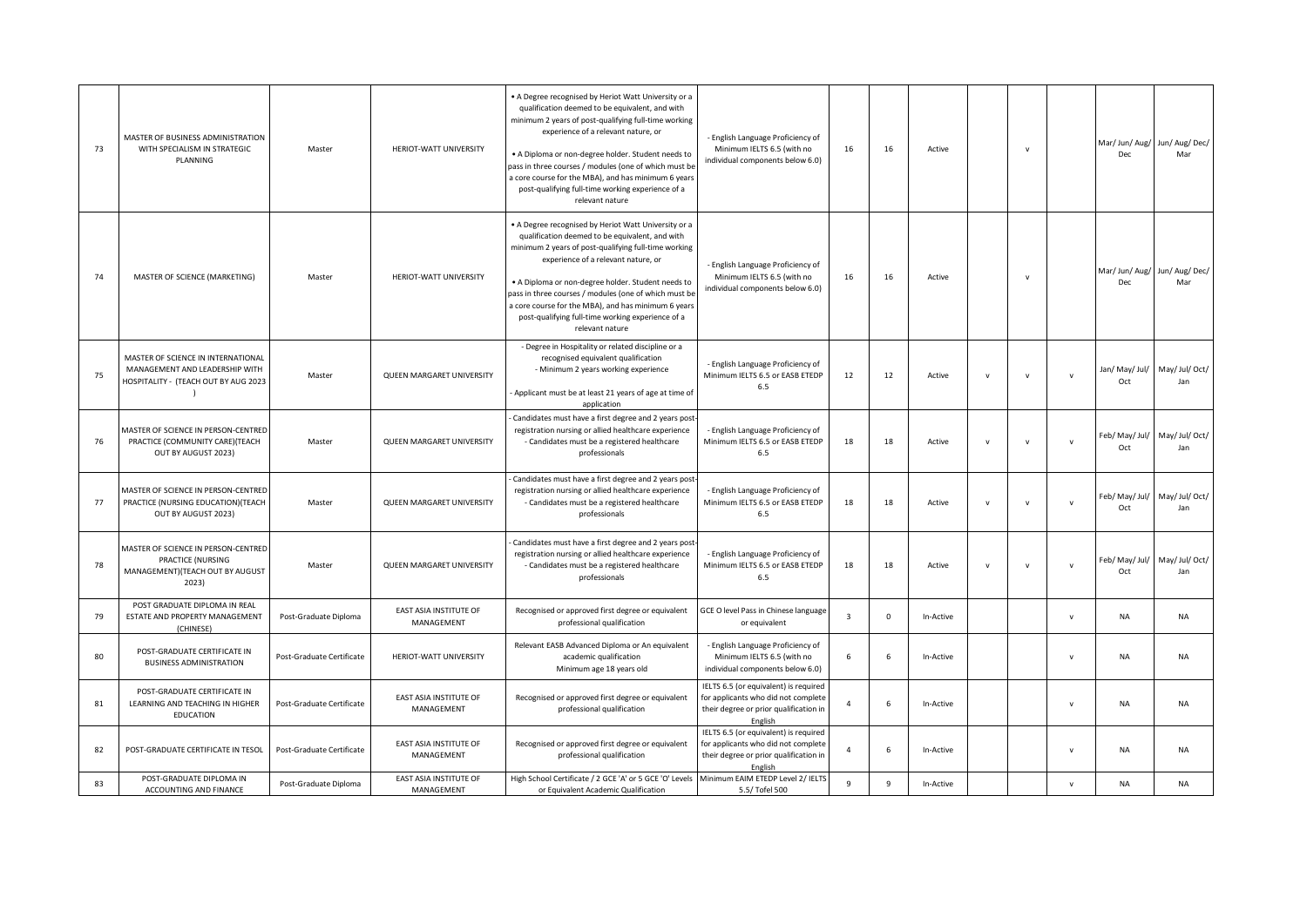| 84  | POST-GRADUATE DIPLOMA IN BANKING                                            | Post-Graduate Diploma | <b>EAST ASIA INSTITUTE OF</b><br>MANAGEMENT | . A full first degree completed in a minimum of 3 years<br>duration on a full-time basis (or equivalent) from a<br>university or an institution acceptable to the<br>University of London, . A pass in Mathematics at 'O'<br>level                                                                                                         | Min Grade of C6 for GCE 'O' Level<br>English or equivalent                                                                        | 12                      | 12           | In-Active | $\mathsf{v}$ | $\mathbf v$  |              | <b>NA</b> | <b>NA</b> |
|-----|-----------------------------------------------------------------------------|-----------------------|---------------------------------------------|--------------------------------------------------------------------------------------------------------------------------------------------------------------------------------------------------------------------------------------------------------------------------------------------------------------------------------------------|-----------------------------------------------------------------------------------------------------------------------------------|-------------------------|--------------|-----------|--------------|--------------|--------------|-----------|-----------|
| 88  | POST-GRADUATE DIPLOMA IN<br><b>CONVENTION AND EVENTS</b><br>MANAGEMENT      | Post-Graduate Diploma | EAST ASIA INSTITUTE OF<br>MANAGEMENT        | High School Certificate / 2 GCE 'A' or 5 GCE 'O' Levels<br>or Equivalent Academic Qualification                                                                                                                                                                                                                                            | Minimum EAIM ETEDP Level 2/ IELT<br>5.5/ Tofel 500                                                                                | $\overline{9}$          | 9            | In-Active |              | $\mathsf{v}$ | $\mathsf{v}$ | NA        | <b>NA</b> |
| 86  | POST-GRADUATE DIPLOMA IN BUSINESS<br>MANAGEMENT (MANDARIN) - E-<br>LEARNING | Postgraduate          | EAST ASIA INSTITUTE OF<br>MANAGEMENT        | - A Bachelor's Degree or equivalent in any discipline<br>- Applicants from China must have 3 years of<br>university education<br>- Applicant must be at least 21 years of age as of<br>January 1st of the year of admission<br>- For Mature Candidates : Applicants must be at least<br>30 years of age with 8 years of working experience | - Language Proficiency : Pass in<br>Chinese Language at Bachelor /<br><b>Tertiary level</b>                                       | 6                       | NA           | In-Active |              | $\mathbf v$  | $\mathsf{v}$ | NA        | <b>NA</b> |
| 87  | POST-GRADUATE DIPLOMA IN BUSINESS<br>MANAGEMENT (MANDARIN)                  | Postgraduate          | EAST ASIA INSTITUTE OF<br>MANAGEMENT        | - A Bachelor's Degree or equivalent in any discipline<br>- Applicants from China must have 3 years of<br>university education<br>- Applicant must be at least 21 years of age as of<br>January 1st of the year of admission<br>- For Mature Candidates : Applicants must be at least<br>30 years of age with 8 years of working experience | - Language Proficiency : Pass in<br>Chinese Language at Bachelor /<br><b>Tertiary level</b>                                       | 6                       | NA           | In-Active |              | v            | $\mathbf{v}$ | NA        | <b>NA</b> |
| 92  | POST-GRADUATE DIPLOMA IN HUMAN<br>RESOURCE MANAGEMENT                       | Post-Graduate Diploma | EAST ASIA INSTITUTE OF<br>MANAGEMENT        | High School Certificate / 2 GCE 'A' or 5 GCE 'O' Levels<br>or Equivalent Academic Qualification                                                                                                                                                                                                                                            | Minimum EAIM ETEDP Level 2/ IELT<br>5.5/ Tofel 500                                                                                | 9                       | 9            | In-Active |              | $\mathsf{v}$ | ${\sf v}$    | NA        | <b>NA</b> |
| 94  | OST-GRADUATE DIPLOMA IN LOGISTICS<br>AND SUPPLY CHAIN MANAGEMENT            | Post-Graduate Diploma | EAST ASIA INSTITUTE OF<br>MANAGEMENT        | High School Certificate / 2 GCE 'A' or 5 GCE 'O' Levels<br>or Equivalent Academic Qualification                                                                                                                                                                                                                                            | Minimum EAIM ETEDP Level 2/ IELTS<br>5.5/ Tofel 500                                                                               | $\overline{9}$          | 9            | In-Active |              | $\mathbf{v}$ | $\mathsf{v}$ | NA        | <b>NA</b> |
| 90  | POST-GRADUATE DIPLOMA IN<br>HOSPITALITY AND TOURISM<br>MANAGEMENT           | Post-Graduate Diploma | EAST ASIA INSTITUTE OF<br>MANAGEMENT        | Recognised first degree or an equivalent professional Minimum grade of C6 for GCE O leve<br>qualification.                                                                                                                                                                                                                                 | ot IELTS 6.0 or Tofel 580                                                                                                         | $\mathbf{q}$            | 9            | In-Active |              | $\mathbf{v}$ | $\mathsf{v}$ | NA        | <b>NA</b> |
| 91  | POST-GRADUATE DIPLOMA IN<br>HOSPITALITY AND TOURISM<br>MANAGEMENT (CHINESE) | Post-Graduate Diploma | EAST ASIA INSTITUTE OF<br>MANAGEMENT        | Recognised first degree or an equivalent professional<br>qualification.                                                                                                                                                                                                                                                                    | GCE O Level Pass in Chinese<br>language or equivalent                                                                             | $\overline{\mathbf{3}}$ | 0            | In-Active |              | $\mathsf{v}$ | $\mathsf{v}$ | NA        | <b>NA</b> |
| 96  | POST-GRADUATE DIPLOMA IN MASS<br><b>COMMUNICATION</b>                       | Post-Graduate Diploma | EAST ASIA INSTITUTE OF<br>MANAGEMENT        | High School Certificate / 2 GCE 'A' or 5 GCE 'O' Levels<br>or Equivalent Academic Qualification                                                                                                                                                                                                                                            | Minimum EAIM ETEDP Level 2/ IELT<br>5.5/ Tofel 500                                                                                | 9                       | 9            | In-Active |              | $\mathsf{v}$ | $\mathsf{v}$ | <b>NA</b> | <b>NA</b> |
| 93  | POST-GRADUATE DIPLOMA IN LEARNING<br>AND TEACHING IN HIGHER EDUCATION       | Post-Graduate Diploma | EAST ASIA INSTITUTE OF<br>MANAGEMENT        | Recognised or approved first degree or equivalent<br>professional qualification                                                                                                                                                                                                                                                            | IELTS 6.5 (or equivalent) is required<br>for applicants who did not complete<br>their degree or prior qualification in<br>English | $\overline{a}$          | 6            | In-Active |              |              | $\mathbf{v}$ | NA        | <b>NA</b> |
| 94  | POST-GRADUATE DIPLOMA IN SYSTEM<br>ANALYSIS AND DESIGN                      | Post-Graduate Diploma | EAST ASIA INSTITUTE OF<br>MANAGEMENT        | High School Certificate / 2 GCE 'A' or 5 GCE 'O' Levels<br>or Equivalent Academic Qualification                                                                                                                                                                                                                                            | Minimum grade of C6 for GCE O leve<br>ot IELTS 6.0 or Tofel 580                                                                   | $\overline{9}$          | $\mathbf{q}$ | In-Active |              | $\mathbf{v}$ | $\mathbf{v}$ | NA        | <b>NA</b> |
| 95  | POST-GRADUATE DIPLOMA IN<br>MANAGEMENT                                      | Post-Graduate Diploma | EAST ASIA INSTITUTE OF<br>MANAGEMENT        | An undergraduate degree or an equivalent<br>qualification from a recognised institution<br>Minimum Age 19 years old                                                                                                                                                                                                                        | English language proficiency of IELTS<br>6.0 or equivalent                                                                        | $\overline{\mathbf{3}}$ | <b>NA</b>    | In-Active |              | $\mathbf{v}$ | $\mathbf{v}$ | NA        | <b>NA</b> |
| 98  | POST-GRADUATE DIPLOMA IN TESOL                                              | Post-Graduate Diploma | EAST ASIA INSTITUTE OF<br>MANAGEMENT        | Recognised or approved first degree or equivalent<br>professional qualification                                                                                                                                                                                                                                                            | IELTS 6.5 (or equivalent) is required<br>for applicants who did not complete<br>their degree or prior qualification in<br>English | $\overline{4}$          | 6            | In-Active |              |              | $\mathbf v$  | NA        | <b>NA</b> |
| 99  | SPECIALIST DIPLOMA IN APPLIED<br>PSYCHOLOGY                                 | Specialist Diploma    | EAST ASIA INSTITUTE OF<br>MANAGEMENT        | High School Certificate / 2 GCE 'A' or 5 GCE 'O' Levels<br>or Equivalent Academic Qualification                                                                                                                                                                                                                                            | Minimum EAIM ETEDP Level 2/ IELTS<br>5.5/ Tofel 500                                                                               | $\mathbf{q}$            | 9            | In-Active |              |              | $\mathbf{v}$ | NA        | <b>NA</b> |
| 127 | SPECIALIST DIPLOMA IN COUNSELING<br>PSYCHOLOGY                              | Specialist Diploma    | EAST ASIA INSTITUTE OF<br>MANAGEMENT        | High School Certificate / 2 GCE 'A' or 5 GCE 'O' Levels<br>or Equivalent Academic Qualification                                                                                                                                                                                                                                            | Minimum EAIM ETEDP Level 2/ IELT!<br>5.5/ Tofel 500                                                                               | 9                       | 9            | In-Active |              |              | $\mathbf v$  | NA        | <b>NA</b> |
| 128 | PREPARATORY COURSE FOR ADMISSION<br>TO GOVERNMENT SCHOOLS (PRIMARY 2)       | Preparatory           | EAST ASIA INSTITUTE OF<br>MANAGEMENT        | Primary 1 and minimum age requirement of 8                                                                                                                                                                                                                                                                                                 | NA                                                                                                                                | 6                       | NA           | In-Active |              | $\mathbf{v}$ |              | NA        | <b>NA</b> |
| 129 | PREPARATORY COURSE FOR ADMISSION<br>TO GOVERNMENT SCHOOLS (PRIMARY 3)       | Preparatory           | EAST ASIA INSTITUTE OF<br>MANAGEMENT        | Primary 2 and minimum age requirement of 9                                                                                                                                                                                                                                                                                                 | NA                                                                                                                                | 6                       | NA           | In-Active |              | $\mathbf v$  |              | NA        | <b>NA</b> |
| 130 | PREPARATORY COURSE FOR ADMISSION<br>TO GOVERNMENT SCHOOLS (PRIMARY 4)       | Preparatory           | EAST ASIA INSTITUTE OF<br>MANAGEMENT        | Primary 3 and minimum age requirement of 9                                                                                                                                                                                                                                                                                                 | NA                                                                                                                                | 6                       | <b>NA</b>    | In-Active |              |              |              | <b>NA</b> | <b>NA</b> |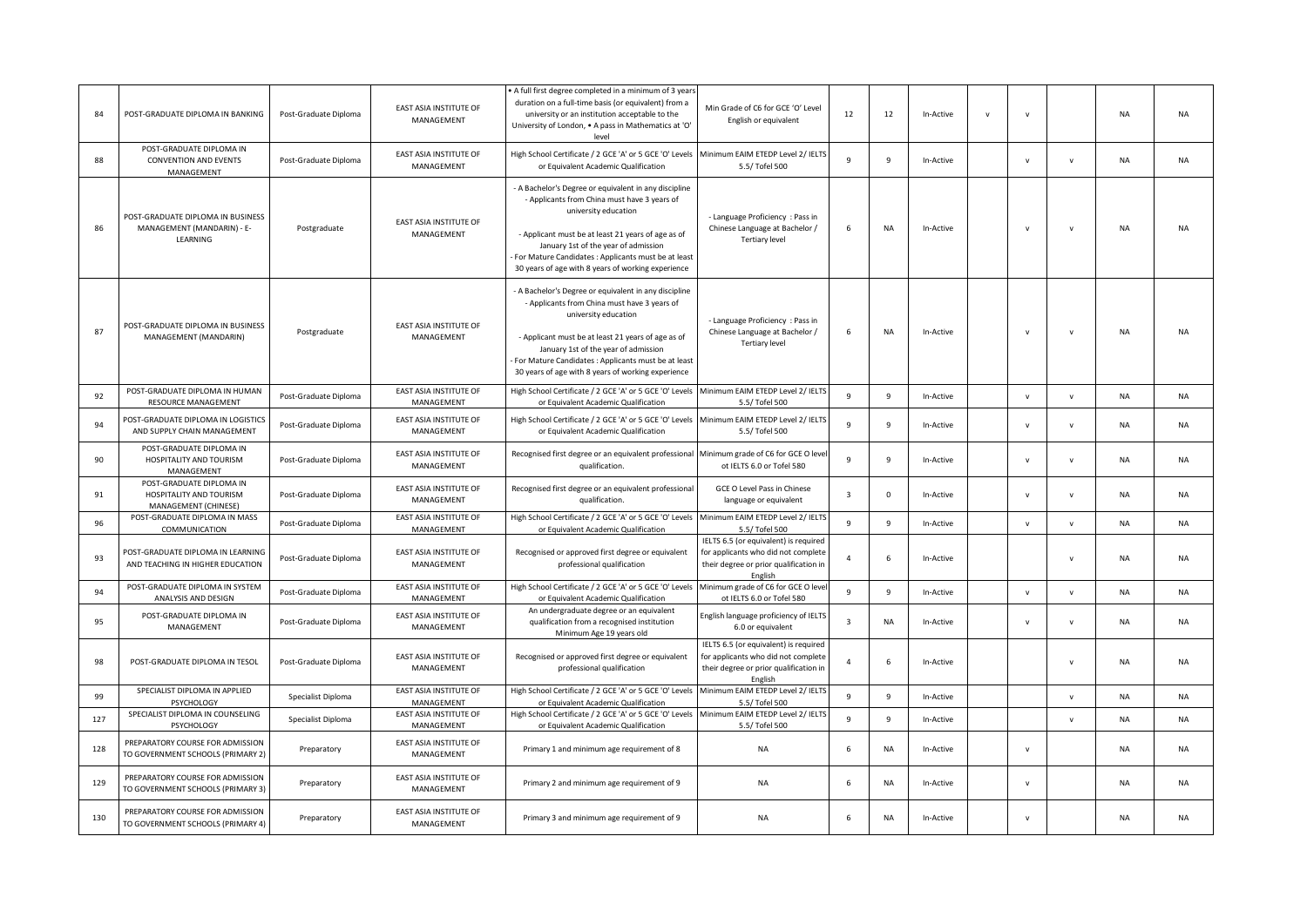| 131 | PREPARATORY COURSE FOR ADMISSION<br>TO GOVERNMENT SCHOOLS (PRIMARY 5)                                                | Preparatory | EAST ASIA INSTITUTE OF<br>MANAGEMENT                                   | Primary 4 and minimum age requirement of 10                                                                                                                                                           | <b>NA</b>                                                                                                                                                                                                         | 6              | <b>NA</b> | In-Active | $\mathbf{v}$ | <b>NA</b> | <b>NA</b> |
|-----|----------------------------------------------------------------------------------------------------------------------|-------------|------------------------------------------------------------------------|-------------------------------------------------------------------------------------------------------------------------------------------------------------------------------------------------------|-------------------------------------------------------------------------------------------------------------------------------------------------------------------------------------------------------------------|----------------|-----------|-----------|--------------|-----------|-----------|
| 132 | PREPARATORY COURSE FOR ADMISSION<br>TO GOVERNMENT SCHOOLS (SECONDARY                                                 | Preparatory | EAST ASIA INSTITUTE OF<br>MANAGEMENT                                   | Primary 6 and minimum age of 13                                                                                                                                                                       | <b>NA</b>                                                                                                                                                                                                         | 6              | <b>NA</b> | In-Active | $\mathbf{v}$ | <b>NA</b> | <b>NA</b> |
| 133 | PREPARATORY COURSE FOR ADMISSION<br>TO GOVERNMENT SCHOOLS (SECONDARY<br>2)                                           | Preparatory | EAST ASIA INSTITUTE OF<br>MANAGEMENT                                   | Secondary 1 and minimum age requirement of 14                                                                                                                                                         | NA                                                                                                                                                                                                                | 6              | <b>NA</b> | In-Active | $\mathbf{v}$ | NA        | <b>NA</b> |
| 134 | PREPARATORY COURSE FOR ADMISSION<br>TO GOVERNMENT SCHOOLS (SECONDARY<br>3)                                           | Preparatory | EAST ASIA INSTITUTE OF<br>MANAGEMENT                                   | Secondary 2 and minimum age requirement of 15                                                                                                                                                         | NA                                                                                                                                                                                                                | 6              | <b>NA</b> | In-Active | $\mathsf{v}$ | <b>NA</b> | <b>NA</b> |
| 135 | PREPARATORY COURSE FOR<br>INTERNATIONAL ENGLISH LANGUAGE<br>TESTING SYSTEM (IELTS) - STAGE 1<br>(EXPRESS)            | Preparatory | INTERNATIONAL ENGLISH LANGUAGI<br><b>TESTING SYSTEM</b>                | <b>NA</b>                                                                                                                                                                                             | Less than a Band 1.5 in the in-house<br>English Placement Test or below<br>Band 1.5 in the IELTS examination                                                                                                      | $\mathbf{1}$   | NA        | In-Active | $\mathbf{v}$ | <b>NA</b> | <b>NA</b> |
| 136 | PREPARATORY COURSE FOR<br>INTERNATIONAL ENGLISH LANGUAGE<br>TESTING SYSTEM (IELTS) - STAGE 2<br>(EXPRESS)            | Preparatory | INTERNATIONAL ENGLISH LANGUAGE<br><b>TESTING SYSTEM</b>                | <b>NA</b>                                                                                                                                                                                             | Band 1.5 in the in-house English<br>Placement Test or Band 1.5 in the<br><b>IELTS</b> examination                                                                                                                 | $\mathbf{1}$   | <b>NA</b> | In-Active | $\mathsf{v}$ | <b>NA</b> | <b>NA</b> |
| 137 | PREPARATORY COURSE FOR<br>INTERNATIONAL ENGLISH LANGUAGE<br>TESTING SYSTEM (IELTS) - STAGE 3<br>(EXPRESS)            | Preparatory | INTERNATIONAL ENGLISH LANGUAGE<br><b>TESTING SYSTEM</b>                | <b>NA</b>                                                                                                                                                                                             | Band 2.5 in the in-house English<br>Placement Test or Band 2.5 in the<br><b>IELTS</b> examination                                                                                                                 | $\overline{1}$ | NA        | In-Active | $\mathbf v$  | NA        | <b>NA</b> |
| 138 | PREPARATORY COURSE FOR<br>INTERNATIONAL ENGLISH LANGUAGE<br>TESTING SYSTEM (IELTS) - STAGE 4<br>(EXPRESS)            | Preparatory | INTERNATIONAL ENGLISH LANGUAGE<br><b>TESTING SYSTEM</b>                | <b>NA</b>                                                                                                                                                                                             | Band 3.5 in the in-house English<br>Placement Test or Band 3.5 in the<br><b>IELTS</b> examination                                                                                                                 | $\mathbf{1}$   | NA        | In-Active | $\mathbf v$  | <b>NA</b> | <b>NA</b> |
| 139 | PREPARATORY COURSE FOR<br>INTERNATIONAL ENGLISH LANGUAGE<br>TESTING SYSTEM (IELTS) - STAGE 5<br>(EXPRESS)            | Preparatory | INTERNATIONAL ENGLISH LANGUAGI<br><b>TESTING SYSTEM</b>                | <b>NA</b>                                                                                                                                                                                             | Band 4.0 in the in-house English<br>Placement Test or a Band 4.0 in the<br><b>IELTS</b> examination                                                                                                               | $\overline{z}$ | NA        | In-Active | $\mathsf{v}$ | <b>NA</b> | <b>NA</b> |
| 140 | PREPARATORY COURSE FOR<br>INTERNATIONAL ENGLISH LANGUAGE<br>TESTING SYSTEM (IELTS) - STAGE 6<br>(EXPRESS)            | Preparatory | INTERNATIONAL ENGLISH LANGUAGE<br><b>TESTING SYSTEM</b>                | <b>NA</b>                                                                                                                                                                                             | Band 4.5 in the in-house English<br>Placement Test or those who have<br>scored Band 4.5 in the IELTS<br>examination                                                                                               | 1              | <b>NA</b> | In-Active | $\mathbf{v}$ | NA        | <b>NA</b> |
| 141 | PREPARATORY COURSE FOR<br>INTERNATIONAL ENGLISH LANGUAGE<br>TESTING SYSTEM (IELTS) - STAGE 7<br>(EXPRESS)            | Preparatory | INTERNATIONAL ENGLISH LANGUAGE<br><b>TESTING SYSTEM</b>                | <b>NA</b>                                                                                                                                                                                             | band 5.0 in the in-house English<br>Placement Test or those who have<br>achieved a Band 5.0 in the IELTS<br>examination                                                                                           | $\mathbf{1}$   | NA        | In-Active | $\mathsf{v}$ | <b>NA</b> | <b>NA</b> |
| 142 | PREPARATORY COURSE FOR<br>INTERNATIONAL ENGLISH LANGUAGE<br>TESTING SYSTEM (IELTS) - STAGE 8<br>(EXPRESS)            | Preparatory | NTERNATIONAL ENGLISH LANGUAGE<br><b>TESTING SYSTEM</b>                 | <b>NA</b>                                                                                                                                                                                             | Band 5.5 in the in-house English<br>Placement Test or those who have<br>attempted the IELTS examination<br>but have only achieved a Band 5.5                                                                      | $\overline{1}$ | NA        | In-Active | $\mathbf v$  | <b>NA</b> | <b>NA</b> |
| 114 | PREPARATORY COURSE FOR<br>INTERNATIONAL GENERAL CERTIFICATE<br>OF SECONDARY EDUCATION (IGCSE) YEAR<br>10             | preparatory | INTERNATIONAL GENERAL<br>CERTIFICATE OF SECONDARY<br>EDUCATION (IGCSE) | '- Completed Preparatory Course for International<br>General Certificate of Secondary Education (IGCSE)<br>Year 9 or equivalent<br>- Applicant must be at least 15 years of age                       | Completed Preparatory Course for<br>International General Certificate of<br>Secondary Education (IGCSE) Year 9<br>English or equivalent                                                                           | 12             | NA        | Active    | $\mathbf v$  | Jan/ July | Jan/ July |
| 115 | PREPARATORY COURSE FOR<br>INTERNATIONAL GENERAL CERTIFICATE<br>OF SECONDARY EDUCATION (IGCSE) YEAR<br>$\overline{7}$ | preparatory | INTERNATIONAL GENERAL<br>CERTIFICATE OF SECONDARY<br>EDUCATION (IGCSE) | - Completed PSLE or<br>- Completed Preparatory Course for International<br>General Certificate of Secondary Education (IGCSE)<br>Year 6 or equivalent<br>- Applicant must be at least 12 years of age | - Completed English Language<br>Proficiency of Minimum PSLE English<br>or Completed Preparatory Course for<br>International General Certificate of<br>Secondary Education (IGCSE) Year 6<br>English or equivalent | 12             | <b>NA</b> | Active    | $\mathbf v$  | Jan/ July | Jan/ July |
| 116 | PREPARATORY COURSE FOR<br>INTERNATIONAL GENERAL CERTIFICATE<br>OF SECONDARY EDUCATION (IGCSE) YEAR<br>8              | preparatory | INTERNATIONAL GENERAL<br>CERTIFICATE OF SECONDARY<br>EDUCATION (IGCSE) | '- Completed Preparatory Course for International<br>General Certificate of Secondary Education (IGCSE)<br>Year 7 or equivalent<br>- Applicant must be at least 13 years of age                       | Completed Preparatory Course for<br>International General Certificate of<br>Secondary Education (IGCSE) Year 7<br>English or equivalent                                                                           | 12             | NA        | Active    | v            | Jan/ July | Jan/ July |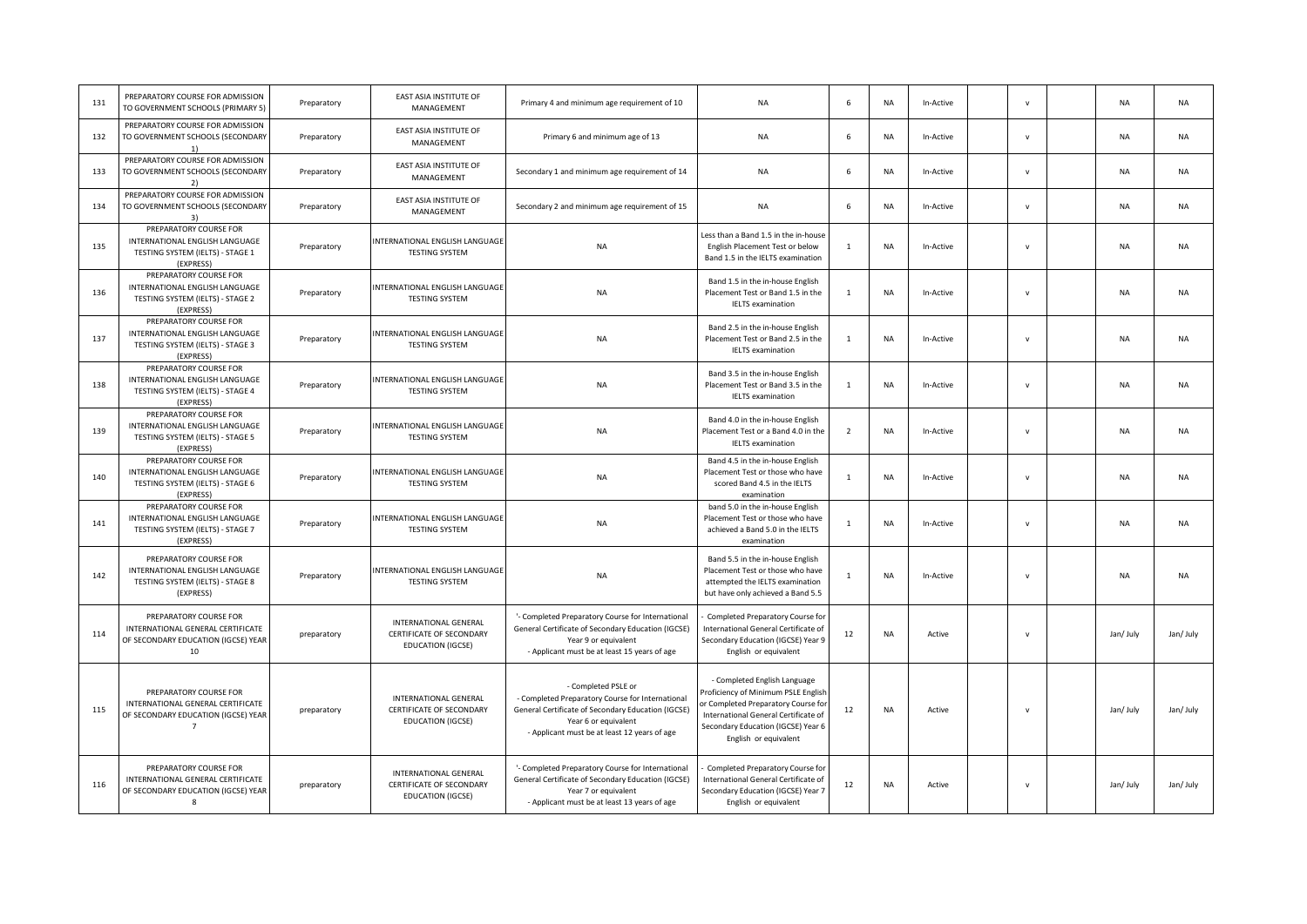| 117 | PREPARATORY COURSE FOR<br>INTERNATIONAL GENERAL CERTIFICATE<br>OF SECONDARY EDUCATION (IGCSE) YEAR                                    | preparatory           | INTERNATIONAL GENERAL<br>CERTIFICATE OF SECONDARY<br><b>EDUCATION (IGCSE)</b> | '- Completed Preparatory Course for International<br>General Certificate of Secondary Education (IGCSE)<br>Year 8 or equivalent<br>- Applicant must be at least 14 years of age                                                                                                                                              | Completed Preparatory Course for<br>International General Certificate of<br>Secondary Education (IGCSE) Year 8<br>English or equivalent | 12 | <b>NA</b> | Active    | $\mathsf{v}$ |              | Jan/ July   | Jan/ July          |
|-----|---------------------------------------------------------------------------------------------------------------------------------------|-----------------------|-------------------------------------------------------------------------------|------------------------------------------------------------------------------------------------------------------------------------------------------------------------------------------------------------------------------------------------------------------------------------------------------------------------------|-----------------------------------------------------------------------------------------------------------------------------------------|----|-----------|-----------|--------------|--------------|-------------|--------------------|
| 118 | PREPARATORY COURSE FOR PEARSON<br>LCCI LEVEL 3 DIPLOMA IN BUSINESS                                                                    | preparatory           | Pearson                                                                       | Minimum 3 GCE N level Passes  Minimum Age : 16<br>years old<br>- Mature Candidates : At least 21 Years old with 2<br>years of working experience                                                                                                                                                                             | English Language Proficiency : Pass<br>in GCE N level Engish or<br>- IELTS 4.5 or equivalent                                            | 6  | 6         | Active    | $\mathbf{v}$ | $\mathbf{v}$ | Every Month | Every Month        |
| 119 | PREPARATORY COURSE FOR PEARSON<br>LCCI LEVEL 3 DIPLOMA IN DIGITAL<br>MARKETING                                                        | preparatory           | Pearson                                                                       | Minimum 3 GCE N level Passes  Minimum Age : 16<br>years old<br>- Mature Candidates : At least 21 Years old with 2<br>years of working experience                                                                                                                                                                             | English Language Proficiency: Pas:<br>in GCE N level Engish or<br>- IELTS 4.5 or equivalent                                             | 6  | 6         | Active    | $\mathbf v$  | $\mathbf{v}$ | Every Month | <b>Every Month</b> |
| 120 | PREPARATORY COURSE FOR SINGAPORE-<br>CAMBRIDGE GENERAL CERTIFICATE OF<br>EDUCATION (ORDINARY LEVEL)<br>EXAMINATION                    | Preparatory           | MOE SINGAPORE AND CAMBRIDGE<br>ASSESSMENT INTERNATIONAL<br>EDUCATION          | Age: 14<br>Academic Level: Completed Grade 8 or Secondary 2                                                                                                                                                                                                                                                                  | Language Proficiency: Pass in Grade<br>8 or Secondary 2 English                                                                         | 24 | NA        | Active    | $\mathsf{v}$ |              | Dec         | Dec                |
| 121 | PREPARATORY COURSE FOR SINGAPORE-<br>CAMBRIDGE GENERAL CERTIFICATE OF<br>EDUCATION (ORDINARY LEVEL)<br>EXAMINATION (12 MONTHS)        | Preparatory           | MOE SINGAPORE AND CAMBRIDGE<br>ASSESSMENT INTERNATIONAL<br>EDUCATION          | Age: 15<br>Academic Level: Completed Grade 9 or Secondary 3                                                                                                                                                                                                                                                                  | Language Proficiency: Pass in Grade<br>9 or Secondary 3 English                                                                         | 12 | <b>NA</b> | Active    | $\mathbf{v}$ |              | Dec         | Dec                |
| 122 | PREPARATORY COURSE FOR SINGAPORE-<br>CAMBRIDGE GENERAL CERTIFICATE OF<br>EDUCATION (ORDINARY LEVEL)<br>EXAMINATION (18 MONTHS)        | Preparatory           | MOE SINGAPORE AND CAMBRIDGE<br>ASSESSMENT INTERNATIONAL<br>EDUCATION          | Age: 14<br>Academic Level: Completed Grade 8 or Secondary 2                                                                                                                                                                                                                                                                  | Language Proficiency: Pass in Grade<br>8 or Secondary 2 English                                                                         | 18 | NA        | Active    | $\mathsf{v}$ |              | June        | Dec                |
| 123 | PREPARATORY COURSE FOR SINGAPORE-<br>CAMBRIDGE GENERAL CERTIFICATE OF<br>EDUCATION (ORDINARY LEVEL)<br><b>EXAMINATION - INTENSIVE</b> | Preparatory           | MOE SINGAPORE AND CAMBRIDGE<br>ASSESSMENT INTERNATIONAL<br>EDUCATION          | Age: 15<br>Academic Level: Completed Grade 9 or Secondary 3 or<br>N level                                                                                                                                                                                                                                                    | Language Proficiency: Pass in Grade<br>9 or Secondary 3 English or N level                                                              | 12 | <b>NA</b> | In-Active | $\mathsf{v}$ |              | <b>NA</b>   | <b>NA</b>          |
| 85  | POST-GRADUATE DIPLOMA IN BUSINESS<br>ADMINISTRATION                                                                                   | Post-Graduate Diploma | HERIOT-WATT UNIVERSITY                                                        | STUDY AT APPROVED LEARNING PARTNER<br>Business-related Advanced Diploma<br>- (Level 5) or business-related Level 5 Diploma or<br>equivalent and 2 years work experience. (DIRECT<br>ENTRY) Business-related Advanced Diploma<br>- (Level 5) or business-related Level 5 Diploma or<br>equivalent<br>Minimum age 19 years old | - English Language Proficiency of<br>Minimum IELTS 6.5 (with no<br>individual components below 6.0)                                     | 12 | 12        | In-Active | $\mathbf v$  |              | <b>NA</b>   | <b>NA</b>          |
| 125 | Specialist Diploma in Business<br>Management - Mandarin (E-Learning)                                                                  | Specialist Diploma    | EAST ASIA INSTITUTE OF<br>MANAGEMENT                                          | - A Diploma or equivalent in any discipline<br>- Applicant must be at least 21 years of age as of<br>January 1st of the year of admission<br>For Mature Candidates : Applicants must be at least<br>30 years of age with 8 years of working experience                                                                       | - Language Proficiency : Pass in<br>Chinese Language at Diploma level                                                                   | 6  | 6         | In-Active | $\mathsf{v}$ | $\mathsf{v}$ | NA          | <b>NA</b>          |
| 126 | SPECIALIST DIPLOMA IN BUSINESS<br>MANAGEMENT (MANDARIN)                                                                               | Specialist Diploma    | EAST ASIA INSTITUTE OF<br>MANAGEMENT                                          | - A Diploma or equivalent in any discipline<br>- Applicant must be at least 21 years of age as of<br>January 1st of the year of admission                                                                                                                                                                                    | - Language Proficiency : Pass in<br>Chinese Language at Diploma level                                                                   | 6  | NA        | In-Active | $\mathsf{v}$ | $\mathsf{v}$ | NA          | <b>NA</b>          |
| 89  | POST-GRADUATE DIPLOMA IN FINANCIAL<br>MANAGEMENT                                                                                      | Postgraduate          | EAST ASIA INSTITUTE OF<br>MANAGEMENT                                          | - A Bachelor's Degree or equivalent in any discipline<br>- Applicant must be at least 21 years of age as of<br>January 1st of the year of admission<br>For Mature Candidates : Applicants must be at least<br>30 years of age with 8 years of working experience                                                             | - English Language Proficiency of<br>Minimum IELTS 6.0 or EASB ETEDP<br>6.0                                                             | 12 | 12        | In-Active |              | $\mathbf{v}$ | NA          | <b>NA</b>          |